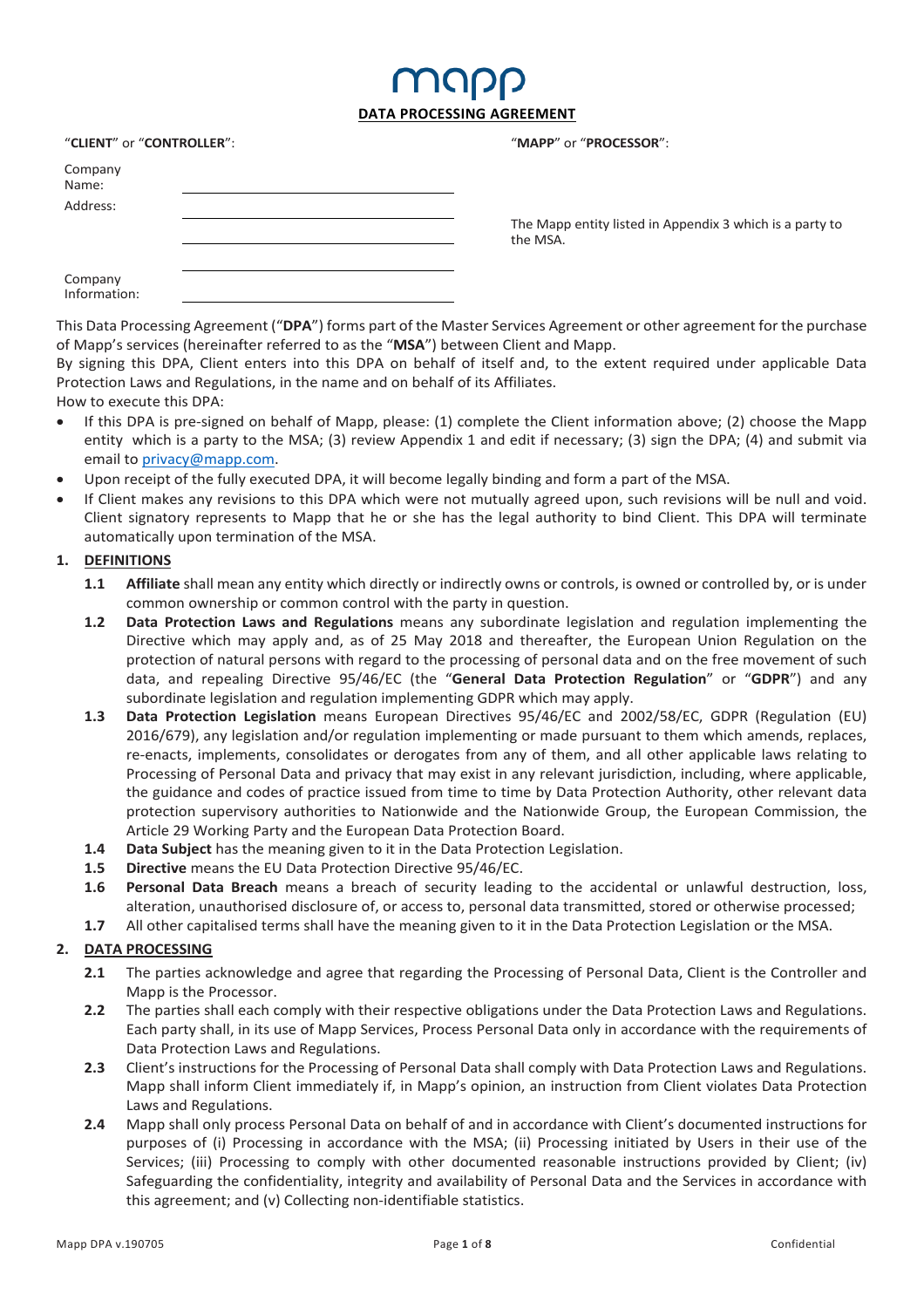## MUUD

**2.5** Subject-matter, duration nature and purpose of the Processing and the type of Personal Data and categories of Data Subjects are defined in the MSA.

#### **3. DATA SUBJECTS' RIGHTS REQUESTS**

- **3.1** Mapp shall, to the extent legally permitted, promptly notify Client if Mapp receives a request from a Data Subject to exercise one or more of the Data Subject's rights as defined within chapter III GDPR (33-36) ("**DSR Request**").
- **3.2** Taking into account the nature of the Processing, Mapp shall assist Client by appropriate technical and organizational measures, insofar as this is possible, for the fulfilment of Client's obligation to respond to a DSR Request under Data Protection Laws and Regulations.
- **3.3** To the extent Client, in its use of the Services, does not have the ability to address a DSR Request, Mapp shall, upon Client's request, provide commercially reasonable efforts to assist Client in responding to such a DSR Request, to the extent Mapp is legally permitted to do so and the response to such DSR Request is required under Data Protection Laws and Regulations. To the extent legally permitted, Client shall be responsible for any costs arising from Mapp's provision of such assistance.

#### **4. DATA PROTECTION IMPACT ASSESSMENTS**

Mapp shall provide reasonable assistance to Client with any data protection impact assessments, and prior consultations with a Supervisory Authority, required under Data Protection Laws and Regulations, in each case solely in relation to Processing of Personal Data by, and taking into account the nature of the Processing and information available to, Mapp.

#### **5. PERSONAL DATA BREACH NOTIFICATION**

- **5.1** Mapp shall notify Client without undue delay after becoming aware of a Personal Data Breach. Mapp shall provide Client with sufficient information to allow Client to meet any obligations to notify a Supervisory Authority of the Personal Data Breach and/or communicate the Personal Data Breach to Data Subjects under the Data Protection Laws.
- **5.2** Mapp shall make reasonable efforts to identify the cause of a Personal Data Breach and take those steps as Mapp deems necessary and reasonable in order to remediate the cause of such a Client Data Incident to the extent the remediation is within Mapp's reasonable control.
- **5.3** The obligations herein shall not apply to incidents that are caused by Client.

#### **6. SUB-PROCESSING**

- **6.1** Mapp Affiliates and other Sub-processors used by Mapp to provide its contractual services, including their role and scope of sub-processing and the geographical area of sub-processing are published in Mapp's List of Sub-Processors available upon request and/or accessible at www.mapp.com/contracts. Such Sub-processors shall be agreed and consented to by the Client. By signing this DPA, Client agrees to the list of Sub-Processors attached hereto as Appendix 3 and hereby authorizes Mapp to transfer Personal Data to listed Mapp Affiliates and/or other Subprocessors to locations outside the European Economic Area, as is reasonably required to provide support, perform technical projects or perform other types of services under the MSA, provided that, if Client is incorporated in the EU, either: (i) such locations are recognized by the European Commission as providing adequate data protection; or (ii) Mapp has executed the EU Standard Contractual Clauses with such Affiliates and/or other Subprocessors.
- **6.2** Mapp has entered into a written agreement with each sub-processor containing data protection obligations not less protective than those in this DPA with respect to the protection of Personal Data to the extent applicable to the nature of the Services provided by such sub-processor.
- **6.3** Mapp shall be liable for the acts and omissions of its sub-processors to the same extent Mapp would be liable if performing the services of each sub-processor directly under the terms of this DPA, except as otherwise set forth in the MSA.
- **6.4** Shall Mapp anticipate the need to change or add a sub-processor Mapp shall notify Client of any change in subprocessor and Client shall be entitled to contradict any change within a reasonable time frame. Where Client fails to contradict such change within such period of time, Client shall be deemed to have consented to such change. Where a materially important reason for such contradiction exists, and failing an amicable resolution of this matter by the parties, Client shall be entitled to terminating the DPA. Mapp will ensure that any new subprocessor is held to the same applicable standards as the previously agreed upon sub-processors.

#### **7. SECURITY**

Taking into account the state of the art, the costs of implementation and the nature, scope, context and purposes of processing as well as the risk of varying likelihood and severity for the rights and freedoms of natural persons, Mapp shall maintain appropriate technical and organizational measures for protection of the security (including protection against unauthorized or unlawful Processing and against accidental or unlawful destruction, loss or alteration or damage, unauthorized disclosure of, or access to, Client Data), confidentiality and integrity of Personal Data, as set forth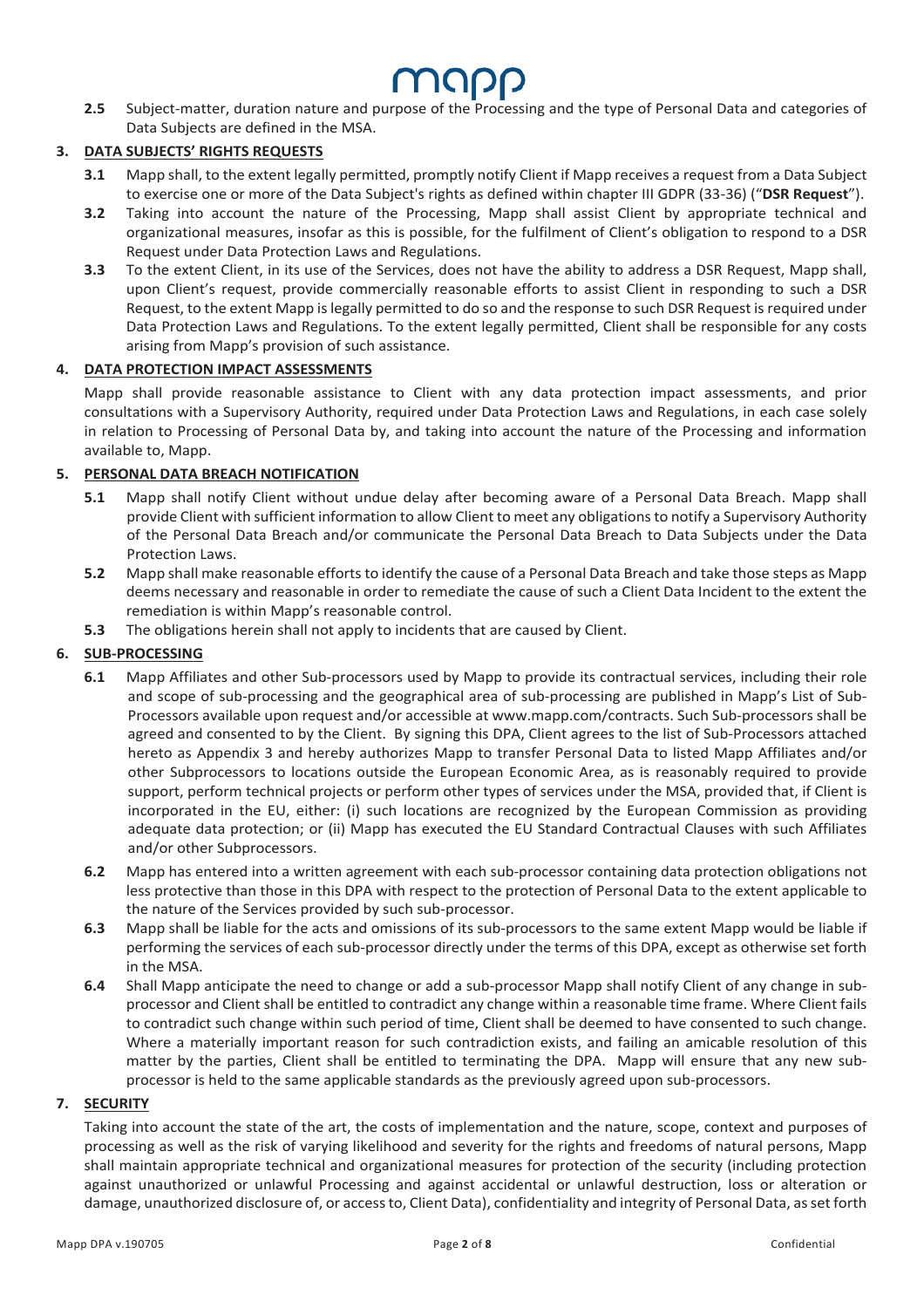## MAPP

in Mapp's Security Annex (Appendix 2) to this DPA. Mapp regularly monitors compliance with these measures. Mapp will not materially decrease the overall security of the Services during the term of the MSA. Mapp will limit the access to Personal Data to its employees or Subprocessors for whom access to said data is reasonably necessary to fulfil Mapp's obligations to Client. Mapp shall ensure that persons authorized to Process the Personal Data are bound by the same or equivalent confidentiality obligations as Mapp or are under an appropriate statutory obligation of confidentiality. Mapp information Security Policy can be provided upon request shall Client prefer additional details regarding this section.

#### **8. DELETION OR RETURN OF PERSONAL DATA**

- **8.1** Mapp shall delete the Personal Data upon termination/expiry of the MSA as specified in the MSA or upon Client's reasonable request within 30 days and ensure the deleted data is unrecoverable. Mapp may retain Personal Data to the extent required by applicable laws and only to the extent and for such period as required by the applicable laws and always provided that Mapp shall ensure the confidentiality of all such Personal Data and shall ensure that such Personal Data is only Processed as necessary for the purpose(s) specified in the applicable laws requiring its storage and for no other purpose.
- **8.2** Mapp shall provide to Client, upon Client's request, written confirmation that deletion has occurred in accordance with this section 8.
- **8.3** Mapp shall return Personal Data to Client in accordance with the procedure and timeframe specified in the MSA.

#### **9. AUDITS AND INSPECTIONS**

- **9.1** Mapp shall make available to Client all information necessary to demonstrate compliance with this DPA and shall allow for and contribute to audits by Client or a third-party auditor mandated by Client in relation to the Processing of Personal Data. Upon Client's written request, Mapp shall, not more than once per year, accurately complete a reasonable information security questionnaire provided by Client regarding Mapp's data protection and information security practices and policies.
- **9.2** Client or a third-party auditor mandated by Client may, at Client's expense and not more than once per year, perform an on-site inspection of Mapp's data protection and information security practices and policies with written notice reasonably, at least ten business days, in advance. The inspection shall take place over not more than one day during Mapp's normal business hours on a mutually agree schedule that will minimize the audit's impact on Mapp's operations. Client or a third-party auditor mandated by Client shall comply with Mapp's security requirements related to the performance of the inspection. Due to confidentiality and security requirements, such inspections shall exclude on-site inspections of multi-tenant environments (such as IaaS data centres used by Mapp). On-site examinations of such environments can be substituted by detailed documentation regarding the respective data protection and security measures taken and specific certifications issued by reputable third-party auditors, provided by Mapp upon Client's request.
- **9.3** Client shall promptly notify Mapp of any non-compliance discovered during such an audit/inspection.

#### **10. LIABILITY**

- **10.1** Each party's liability arising out of or related to this DPA and all DPAs between Affiliates and Mapp, whether in contract, tort or under any other theory of liability, is subject to the limitation of liability section agreed under the MSA, and any reference in such section to the liability of a party means the aggregate liability of that party and all of its Affiliates under the MSA and all DPAs together.
- **10.2** For the avoidance of doubt, Mapp's total liability for all claims from the Client and all of its Affiliates arising out of or related to the MSA and each DPA shall apply in the aggregate for all claims under both the MSA and all DPAs established under this Agreement.
- **10.3** Where a Data Subject asserts any claims against a party to this DPA in accordance with Art. 82 GDPR, the other party shall support in defending against such claims, where possible.

#### **Appendix 1: Data Subjects and Categories**

#### **Appendix 2: Security Annex**

#### **Appendix 3: Mapp Affiliates & Subcontractor List**

| <b>CONTROLLER</b>       | <b>PROCESSOR</b>                              |
|-------------------------|-----------------------------------------------|
| Signature:              | Signature:                                    |
| Printed Name,<br>Title: | Printed Name,<br>Steven Warren, CEO<br>Title: |
| Date:                   | Date:                                         |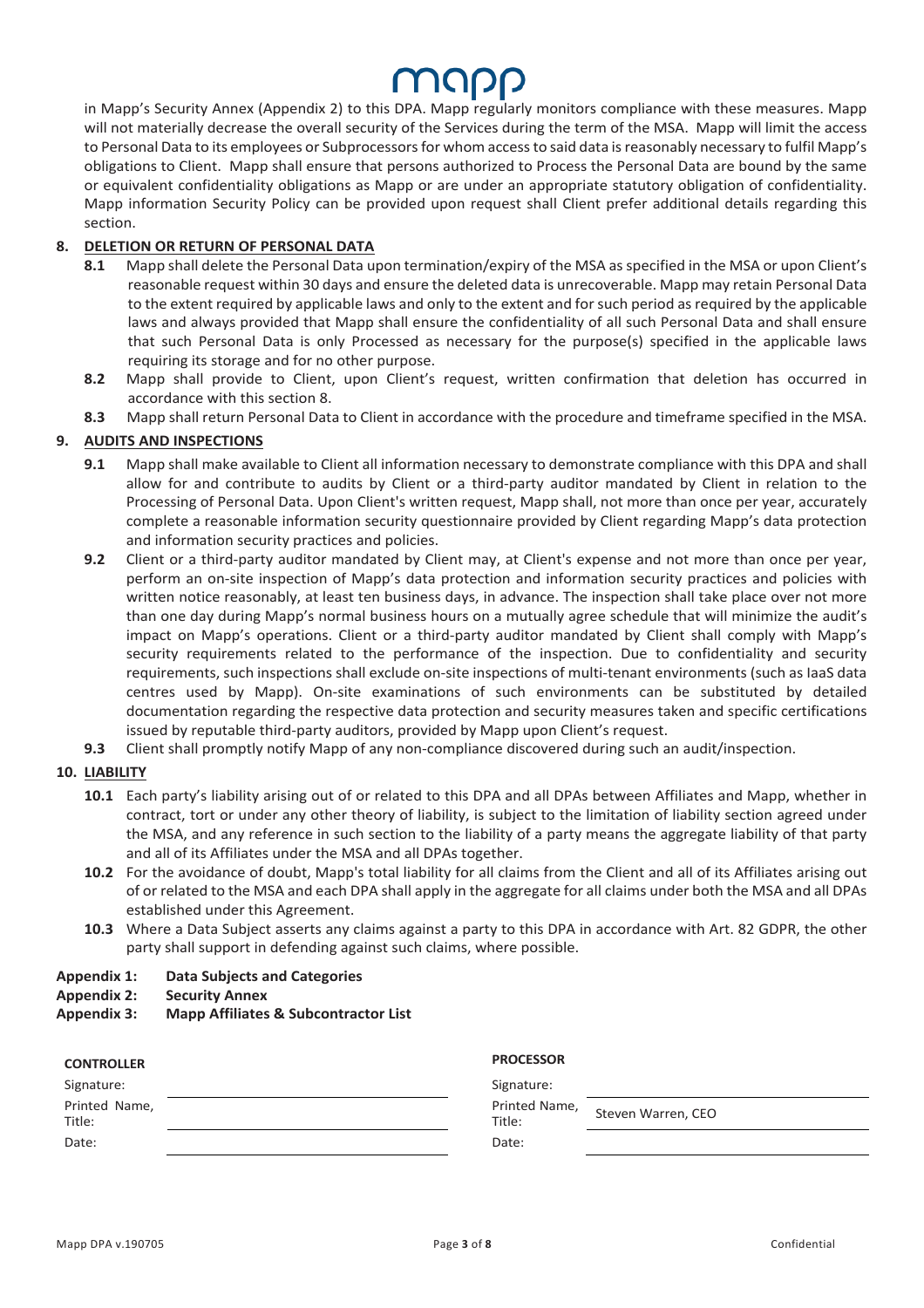### MUDD

#### **APPENDIX 1: DATA SUBJECTS & CATEGORIES**

Data subjects. The personal data processed concern the following categories of data subjects:

- Client's customers,
- Client's prospects,
- Client's website visitors,
- Client's employees,

Categories of data. The personal data processed concern the following categories of data:

- Email addresses,
- Mobile number,<br>■ landline number
- Landline number,
- Last name, first name,
- Postal address,<br>■ Date of birth
- Date of birth,
- Opening of received emails,
- Clicks of links within the received emails,
- IP addresses,
- § Website usage behaviour,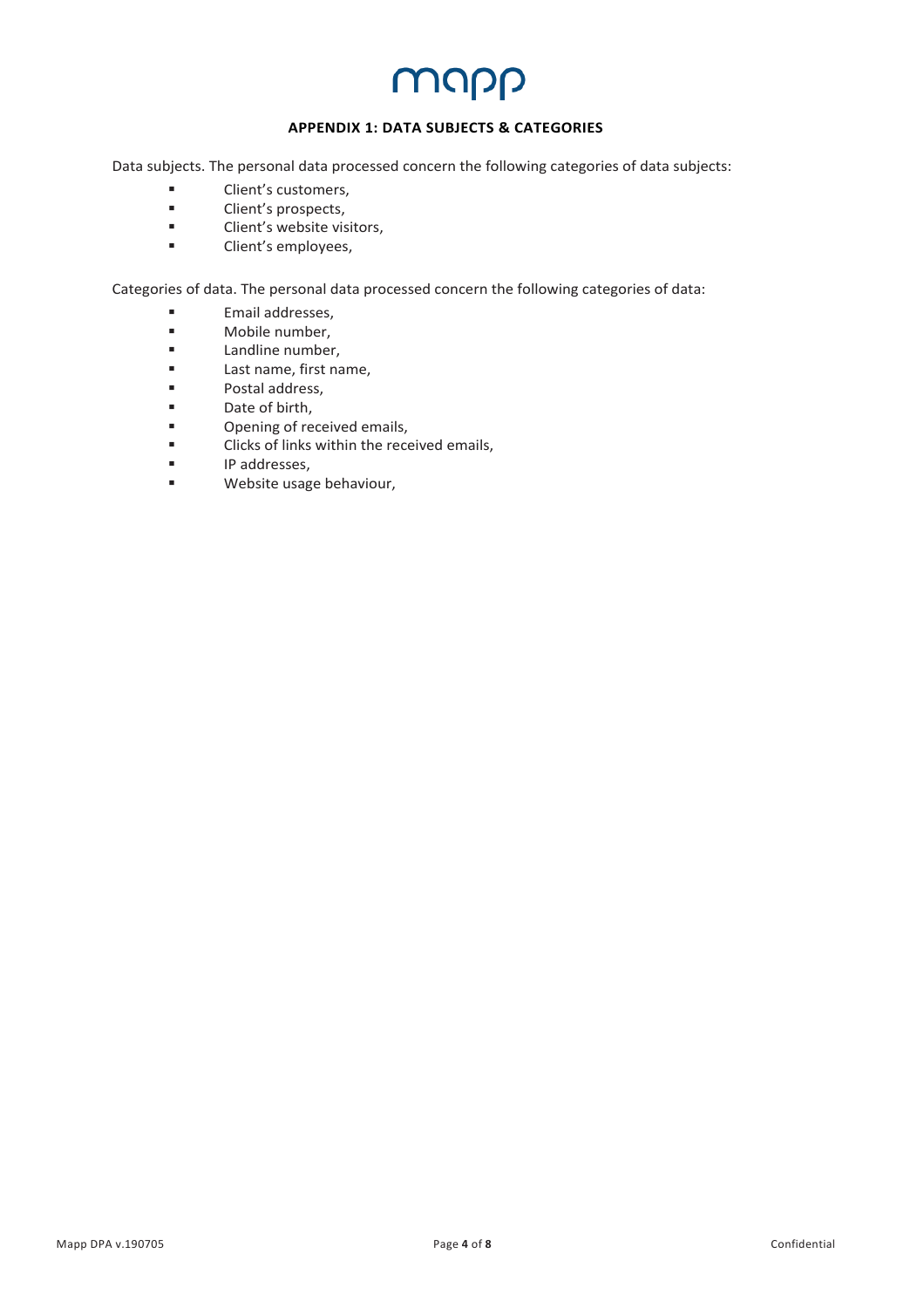### MUDD **APPENDIX 2: SECURITY ANNEX**

#### TECHNICAL AND ORGANIZATIONAL INFORMATION SECURITY MEASURES VERSION 5.0, 2019-05-23

| 1. Confidentiality (Art. 32 Sect. 1 lit. a & b GDPR, and Art. 25 Abs. 1 GDPR)) |                                                                                                                                                                                                      |  |  |  |
|--------------------------------------------------------------------------------|------------------------------------------------------------------------------------------------------------------------------------------------------------------------------------------------------|--|--|--|
| Physical access control                                                        | Implementation                                                                                                                                                                                       |  |  |  |
| Mapp shall maintain suitable                                                   | Measures are designed, applied and monitored in accordance with ISO 27001:2013, particularly A.11.1.x to                                                                                             |  |  |  |
| measures in order to prevent                                                   | A.11.6.x. These include:                                                                                                                                                                             |  |  |  |
| from<br>unauthorized<br>persons                                                | - Established security areas with protected entry/exit points.                                                                                                                                       |  |  |  |
| gaining access to the data                                                     | - Authorization procedures for employees and third parties.                                                                                                                                          |  |  |  |
| processing equipment where the                                                 | - Visitor management procedures to ensure proper authentication and supervision.                                                                                                                     |  |  |  |
| personal data is processed or                                                  | - CCTV monitoring for all data centers and primary office locations covering all entry and exit points.                                                                                              |  |  |  |
| used.                                                                          | - Access to data center equipment requires two different authentication factors at a minimum.                                                                                                        |  |  |  |
|                                                                                | - Equipment is sited to protect it effectively against unauthorized information disclosure.                                                                                                          |  |  |  |
|                                                                                | - Security alarm systems for data centers and primary office locations.                                                                                                                              |  |  |  |
|                                                                                | - Manned reception and/or security guards in data centers.                                                                                                                                           |  |  |  |
|                                                                                | - Procedures for secure key card assignment and/or biometric enrollment.                                                                                                                             |  |  |  |
|                                                                                | - Electronic access system which logs all access to data centers and primary office locations.                                                                                                       |  |  |  |
|                                                                                | - Additional security controls as per Mapp's information security policies.                                                                                                                          |  |  |  |
| System access control                                                          | Implementation                                                                                                                                                                                       |  |  |  |
| Mapp shall maintain suitable                                                   | Measures are designed, applied and monitored in accordance with ISO 27001:2013, particularly A.6.2.1,                                                                                                |  |  |  |
| measures to prevent its personal                                               | A.9.1.x, A.9.2.x, A.9.3.x, A.10.1.x, A.11.2.8-.9, A.12.2.1, A.12.4.1, A.12.6.1, A.14.2.x and A.18.2.3. These                                                                                         |  |  |  |
| data processing systems from                                                   | include:                                                                                                                                                                                             |  |  |  |
| being used by unauthorized                                                     | - Access control policy maintained.                                                                                                                                                                  |  |  |  |
| persons.                                                                       | - Procedure for managing user and privileged accounts in line with the employment lifecycle based on a central                                                                                       |  |  |  |
|                                                                                | directory.                                                                                                                                                                                           |  |  |  |
|                                                                                | - Multi-factor authentication required for privileged access to the infrastructure.                                                                                                                  |  |  |  |
|                                                                                | - Password policy which technically requires at least 8 characters; include at least three of the following four                                                                                     |  |  |  |
|                                                                                | elements: Capital letter(s), Lower-case letter(s), Number(s), Symbol(s); a password different from the 8                                                                                             |  |  |  |
|                                                                                | previously used ones; internal user passwords to expire after 90 days; and a minimum length for                                                                                                      |  |  |  |
|                                                                                | administrator and service accounts of 14 characters. Users are required to change initial passwords upon first                                                                                       |  |  |  |
|                                                                                | login.                                                                                                                                                                                               |  |  |  |
|                                                                                | - Employees are required to follow clean desk policy. Screens are locked automatically after no more than 15                                                                                         |  |  |  |
|                                                                                | minutes of inactivity.                                                                                                                                                                               |  |  |  |
|                                                                                | - Access to the internal network restricted to authorized company devices.                                                                                                                           |  |  |  |
|                                                                                | - Anti-malware systems installed on all Windows systems and Linux servers that are susceptible to malware<br>infections.                                                                             |  |  |  |
|                                                                                |                                                                                                                                                                                                      |  |  |  |
|                                                                                | - Monitoring of security events related to internal and production systems.                                                                                                                          |  |  |  |
|                                                                                | - No data processing on mobile devices such as mobile phones or tablets.                                                                                                                             |  |  |  |
|                                                                                | - Policy prohibiting transfer of data to removable media.                                                                                                                                            |  |  |  |
|                                                                                | - Customer remains responsible for protecting credentials under his/her control.<br>- Process for technical vulnerability management including static code analysis, periodic internal vulnerability |  |  |  |
|                                                                                | assessments and 3rd party penetration tests. Customers may conduct their own technical assessments in                                                                                                |  |  |  |
|                                                                                | agreement with Mapp.                                                                                                                                                                                 |  |  |  |
|                                                                                | - Secure coding principles in accordance with OWASP Top 10, which are regularly trained to software                                                                                                  |  |  |  |
|                                                                                | developers.                                                                                                                                                                                          |  |  |  |
|                                                                                | Production networks are effectively segregated and protected by firewalls. No data storage in a network's                                                                                            |  |  |  |
|                                                                                | presentation zone.                                                                                                                                                                                   |  |  |  |
|                                                                                | Host-based intrusion detection system in place and monitored (applies to Mapp Engage).                                                                                                               |  |  |  |
|                                                                                | Network-based intrusion detection and prevention system in place and monitored (applies to Mapp Engage).                                                                                             |  |  |  |
|                                                                                | - Additional security controls as per Mapp's information security policies.                                                                                                                          |  |  |  |
| Data access control                                                            | Implementation                                                                                                                                                                                       |  |  |  |
| No unauthorized read, copy,                                                    | Measures are designed, applied and monitored in accordance with ISO 27001:2013, particularly A.6.2.1,                                                                                                |  |  |  |
| change or delete operations                                                    | A.8.3.2, A.9.1.x, A.9.2.x, A.10.1.1-.2, and A.11.2.7. These include:                                                                                                                                 |  |  |  |
| within information systems                                                     | - Procedure for managing user and privileged access rights in line with the employment lifecycle based on a                                                                                          |  |  |  |
|                                                                                | central directory.                                                                                                                                                                                   |  |  |  |
|                                                                                | - Access to data restricted to authorized groups.                                                                                                                                                    |  |  |  |
|                                                                                | - Assignment of privileged access rights follows the least privilege principle.                                                                                                                      |  |  |  |
|                                                                                | - Grained role and permission model implemented to allow customization of customer access according to the                                                                                           |  |  |  |
|                                                                                | need-to-know principle.                                                                                                                                                                              |  |  |  |
|                                                                                | - Central directory accounts are reviewed half-annually.                                                                                                                                             |  |  |  |
|                                                                                | - Privileged accounts with access to the infrastructure are reviewed at least half-annually.                                                                                                         |  |  |  |
|                                                                                | - User and privileged account activity, as well as other security-related events are logged, and logs protected                                                                                      |  |  |  |
|                                                                                | from loss and manipulation.                                                                                                                                                                          |  |  |  |
|                                                                                | - Privileged account logs are regularly reviewed, manually and/or automatically.                                                                                                                     |  |  |  |
|                                                                                | - Customer remains responsible for application-specific access reviews.                                                                                                                              |  |  |  |
|                                                                                | - Storage systems apply filesystem or object-level encryption using AES-256 (or equivalent).                                                                                                         |  |  |  |
|                                                                                | - Use of encrypted filesystems on company laptops.                                                                                                                                                   |  |  |  |
|                                                                                | - Use of removable media technically restricted.                                                                                                                                                     |  |  |  |
|                                                                                | - Procedures for secure disposal of equipment and unrecoverable deletion of data in the course of customer                                                                                           |  |  |  |
|                                                                                | off-boarding.                                                                                                                                                                                        |  |  |  |
|                                                                                | Additional security controls as per Mapp's information security policies.                                                                                                                            |  |  |  |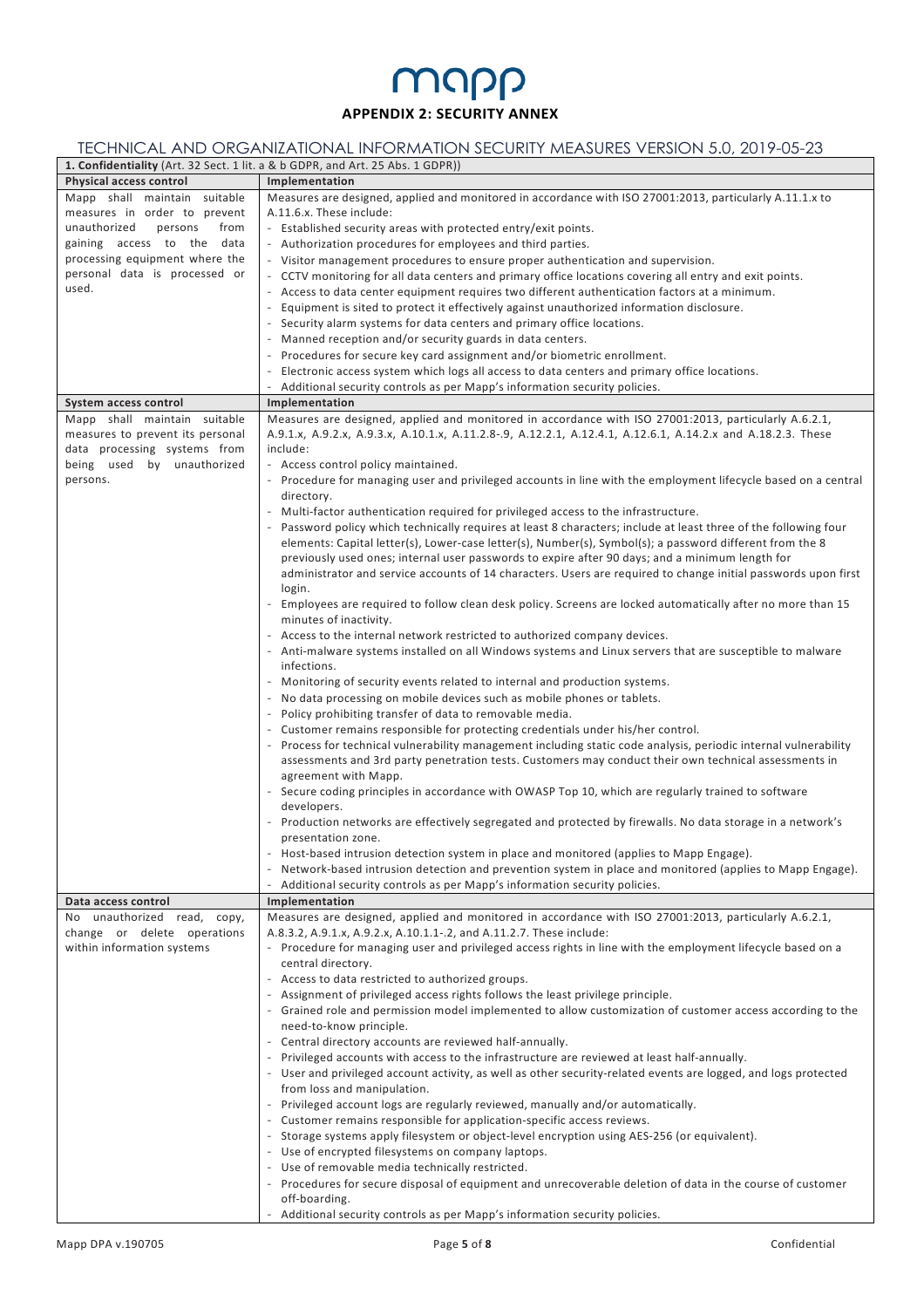#### map D

| has been collected for different<br>A.12.1.4, and A14.3.1. These include:<br>purposes.<br>- Logical segregation of tenant data in production and service environments.<br>- Development, test and production environments are separated.<br>No use of production data for testing purposes.<br>$\overline{\phantom{a}}$<br>Additional security controls as per Mapp's information security policies.<br>$\overline{\phantom{a}}$<br>Pseudonymization<br>Implementation<br>Processing of personal data in a<br>Measures are designed, applied and monitored in accordance with ISO 27001:2013, particularly A.6.1.5,<br>way that prevents the association<br>A.14.1.1, A.14.2.1, A.14.2.8. These include:<br>of data to a certain individual<br>- Development procedures include design principles for data minimization, collection limitation and privacy by<br>without additional information<br>default, including the requirement for pseudonymization where feasible.<br>which is kept separately by<br>- Behavioral data is stored in pseudonymized form and separate from the corresponding contact profile where<br>appropriate<br>technical<br>feasible (applies to Mapp Engage).<br>or<br>organizational measures.<br>Online tracking by default pseudonymous (applies to Mapp Acquire).<br>System logs are anonymized where feasible.<br>Additional security controls as per Mapp's information security policies.<br>2. Integrity (Art. 32 Sect. 1 lit. b GDPR)<br><b>Transfer control</b><br>Implementation<br>unauthorized read,<br>Measures are designed, applied and monitored in accordance with ISO 27001:2013, particularly A.8.3.3,<br>No.<br>copy,<br>change or delete operations during<br>A.9.1.x, and A.10.1.1-2. These include:<br>transmission or transport.<br>- Data transferred over public data-transmitting networks is effectively protected using industry good practice<br>standards and algorithms such as TLS or SSH with secure configurations.<br>- Data is not transferred physically, neither on paper nor on mobile storage devices.<br>Secure electronic messaging capabilities are in place for internal and external communication, but we do not<br>permit the transfer of data (processed under this DPA) via email. In case customers send data via email or<br>instruct Mapp to do this, the customer will be held accountable.<br>Additional security controls as per Mapp's information security policies.<br>Input control<br>Implementation<br>Measures are designed, applied and monitored in accordance with ISO 27001:2013, particularly A.12.2.1,<br>Determination whether personal<br>data was entered to, changed or<br>A.12.4.1-.4, and A.12.6.1. These include:<br>- User and privileged accounts are unique and identifiable where technically feasible; exception: root accounts<br>deleted from information systems.<br>which are strictly controlled.<br>- Access to data at the application and database level is comprehensively logged, and logs protected from loss<br>and manipulation.<br>- Log sources use a synchronized time source (NTP).<br>Host-based intrusion detection system in place and monitored (applies to Mapp Engage).<br>Network-based intrusion detection and prevention system in place and monitored (applies to Mapp Engage).<br>- Process for technical vulnerability management including static code analysis, periodic internal vulnerability<br>assessments and 3rd party penetration tests. Customers may conduct their own technical assessments in<br>agreement with Mapp.<br>- Anti-malware systems installed on all Windows systems and Linux servers that are susceptible to malware<br>infections.<br>- Additional security controls as per Mapp's information security policies.<br>3. Availability and Resilience (Art. 32 Sect. 1 lit. b & c GDPR)<br><b>Availability control</b><br>Implementation<br>Measures are designed, applied and monitored in accordance with ISO 27001:2013, particularly A.12.1.2,<br>Protection against accidental or<br>intentional loss or destruction.<br>A.12.1.3, A.12.2.1, A.12.3.1, A.12.4.1, A.12.6.1, A.17.1.x, and A.17.2.1. These include:<br>- Detection and suppression systems are implemented in data centers to minimize the risk related to fire and<br>water. These are maintained and tested at least annually.<br>- Equipment is sited to protect it effectively against environmental damage or sabotage.<br>- Critical system components (e.g. web servers or load balancers) are laid out redundantly to avoid single points<br>of failure.<br>- Data is replicated and relational data backed-up daily.<br>- Process for technical vulnerability management including static code analysis, periodic internal vulnerability<br>assessments and 3rd party penetration tests. Customers may conduct their own technical assessments in<br>agreement with Mapp.<br>- Planning and monitoring of computing, storage and network capacity.<br>- System health and availability monitoring.<br>- Procedures for change management during normal operations and emergencies.<br>- Anti-malware systems installed on all Windows systems and Linux servers that are susceptible to malware<br>infections.<br>- Network-based intrusion detection and prevention system in place and monitored to protect against denial of<br>service attacks (applies to Mapp Engage).<br>Additional security controls as per Mapp's information security policies.<br>Ability of recovery<br>Implementation<br>Measures are designed, applied and monitored in accordance with ISO 27001:2013, particularly A.12.3.1,<br>Ability to recovery within an<br>appropriate timeframe after a<br>A.17.1.x, and A.17.2.1. These include:<br>disruptive event.<br>- Business continuity and disaster recovery plans for data centers and software services are maintained and<br>tested regularly.<br>- UPS and diesel generators are implemented in data centers to survive power outages of at least 24 hours.<br>These are maintained and tested at least annually. | <b>Separation control</b>        | Implementation                                                                                        |  |  |
|---------------------------------------------------------------------------------------------------------------------------------------------------------------------------------------------------------------------------------------------------------------------------------------------------------------------------------------------------------------------------------------------------------------------------------------------------------------------------------------------------------------------------------------------------------------------------------------------------------------------------------------------------------------------------------------------------------------------------------------------------------------------------------------------------------------------------------------------------------------------------------------------------------------------------------------------------------------------------------------------------------------------------------------------------------------------------------------------------------------------------------------------------------------------------------------------------------------------------------------------------------------------------------------------------------------------------------------------------------------------------------------------------------------------------------------------------------------------------------------------------------------------------------------------------------------------------------------------------------------------------------------------------------------------------------------------------------------------------------------------------------------------------------------------------------------------------------------------------------------------------------------------------------------------------------------------------------------------------------------------------------------------------------------------------------------------------------------------------------------------------------------------------------------------------------------------------------------------------------------------------------------------------------------------------------------------------------------------------------------------------------------------------------------------------------------------------------------------------------------------------------------------------------------------------------------------------------------------------------------------------------------------------------------------------------------------------------------------------------------------------------------------------------------------------------------------------------------------------------------------------------------------------------------------------------------------------------------------------------------------------------------------------------------------------------------------------------------------------------------------------------------------------------------------------------------------------------------------------------------------------------------------------------------------------------------------------------------------------------------------------------------------------------------------------------------------------------------------------------------------------------------------------------------------------------------------------------------------------------------------------------------------------------------------------------------------------------------------------------------------------------------------------------------------------------------------------------------------------------------------------------------------------------------------------------------------------------------------------------------------------------------------------------------------------------------------------------------------------------------------------------------------------------------------------------------------------------------------------------------------------------------------------------------------------------------------------------------------------------------------------------------------------------------------------------------------------------------------------------------------------------------------------------------------------------------------------------------------------------------------------------------------------------------------------------------------------------------------------------------------------------------------------------------------------------------------------------------------------------------------------------------------------------------------------------------------------------------------------------------------------------------------------------------------------------------------------------------------------------------------------------------------------------------------------------------------------------------------------------------------------------------------------------------------------------------------------------------------------------------------------------------------------------------------------------------------------------------------------------------------------------------------------------------------------------------------------------------------------------------------------------------------------------------------------------------------------------------------------------------------------------------------------------------------------------------------------------------------------------------------------------------------------------------------------------------------------------------------------------------------------------------------------------------------------------------------------------------------------------|----------------------------------|-------------------------------------------------------------------------------------------------------|--|--|
|                                                                                                                                                                                                                                                                                                                                                                                                                                                                                                                                                                                                                                                                                                                                                                                                                                                                                                                                                                                                                                                                                                                                                                                                                                                                                                                                                                                                                                                                                                                                                                                                                                                                                                                                                                                                                                                                                                                                                                                                                                                                                                                                                                                                                                                                                                                                                                                                                                                                                                                                                                                                                                                                                                                                                                                                                                                                                                                                                                                                                                                                                                                                                                                                                                                                                                                                                                                                                                                                                                                                                                                                                                                                                                                                                                                                                                                                                                                                                                                                                                                                                                                                                                                                                                                                                                                                                                                                                                                                                                                                                                                                                                                                                                                                                                                                                                                                                                                                                                                                                                                                                                                                                                                                                                                                                                                                                                                                                                                                                                                                                                                                                                                                                                                                                                                                                                                                                                                                                                                                                                                                                                         | Separate processing of data that | Measures are designed, applied and monitored in accordance with ISO 27001:2013, particularly A.9.4.1, |  |  |
|                                                                                                                                                                                                                                                                                                                                                                                                                                                                                                                                                                                                                                                                                                                                                                                                                                                                                                                                                                                                                                                                                                                                                                                                                                                                                                                                                                                                                                                                                                                                                                                                                                                                                                                                                                                                                                                                                                                                                                                                                                                                                                                                                                                                                                                                                                                                                                                                                                                                                                                                                                                                                                                                                                                                                                                                                                                                                                                                                                                                                                                                                                                                                                                                                                                                                                                                                                                                                                                                                                                                                                                                                                                                                                                                                                                                                                                                                                                                                                                                                                                                                                                                                                                                                                                                                                                                                                                                                                                                                                                                                                                                                                                                                                                                                                                                                                                                                                                                                                                                                                                                                                                                                                                                                                                                                                                                                                                                                                                                                                                                                                                                                                                                                                                                                                                                                                                                                                                                                                                                                                                                                                         |                                  |                                                                                                       |  |  |
|                                                                                                                                                                                                                                                                                                                                                                                                                                                                                                                                                                                                                                                                                                                                                                                                                                                                                                                                                                                                                                                                                                                                                                                                                                                                                                                                                                                                                                                                                                                                                                                                                                                                                                                                                                                                                                                                                                                                                                                                                                                                                                                                                                                                                                                                                                                                                                                                                                                                                                                                                                                                                                                                                                                                                                                                                                                                                                                                                                                                                                                                                                                                                                                                                                                                                                                                                                                                                                                                                                                                                                                                                                                                                                                                                                                                                                                                                                                                                                                                                                                                                                                                                                                                                                                                                                                                                                                                                                                                                                                                                                                                                                                                                                                                                                                                                                                                                                                                                                                                                                                                                                                                                                                                                                                                                                                                                                                                                                                                                                                                                                                                                                                                                                                                                                                                                                                                                                                                                                                                                                                                                                         |                                  |                                                                                                       |  |  |
|                                                                                                                                                                                                                                                                                                                                                                                                                                                                                                                                                                                                                                                                                                                                                                                                                                                                                                                                                                                                                                                                                                                                                                                                                                                                                                                                                                                                                                                                                                                                                                                                                                                                                                                                                                                                                                                                                                                                                                                                                                                                                                                                                                                                                                                                                                                                                                                                                                                                                                                                                                                                                                                                                                                                                                                                                                                                                                                                                                                                                                                                                                                                                                                                                                                                                                                                                                                                                                                                                                                                                                                                                                                                                                                                                                                                                                                                                                                                                                                                                                                                                                                                                                                                                                                                                                                                                                                                                                                                                                                                                                                                                                                                                                                                                                                                                                                                                                                                                                                                                                                                                                                                                                                                                                                                                                                                                                                                                                                                                                                                                                                                                                                                                                                                                                                                                                                                                                                                                                                                                                                                                                         |                                  |                                                                                                       |  |  |
|                                                                                                                                                                                                                                                                                                                                                                                                                                                                                                                                                                                                                                                                                                                                                                                                                                                                                                                                                                                                                                                                                                                                                                                                                                                                                                                                                                                                                                                                                                                                                                                                                                                                                                                                                                                                                                                                                                                                                                                                                                                                                                                                                                                                                                                                                                                                                                                                                                                                                                                                                                                                                                                                                                                                                                                                                                                                                                                                                                                                                                                                                                                                                                                                                                                                                                                                                                                                                                                                                                                                                                                                                                                                                                                                                                                                                                                                                                                                                                                                                                                                                                                                                                                                                                                                                                                                                                                                                                                                                                                                                                                                                                                                                                                                                                                                                                                                                                                                                                                                                                                                                                                                                                                                                                                                                                                                                                                                                                                                                                                                                                                                                                                                                                                                                                                                                                                                                                                                                                                                                                                                                                         |                                  |                                                                                                       |  |  |
|                                                                                                                                                                                                                                                                                                                                                                                                                                                                                                                                                                                                                                                                                                                                                                                                                                                                                                                                                                                                                                                                                                                                                                                                                                                                                                                                                                                                                                                                                                                                                                                                                                                                                                                                                                                                                                                                                                                                                                                                                                                                                                                                                                                                                                                                                                                                                                                                                                                                                                                                                                                                                                                                                                                                                                                                                                                                                                                                                                                                                                                                                                                                                                                                                                                                                                                                                                                                                                                                                                                                                                                                                                                                                                                                                                                                                                                                                                                                                                                                                                                                                                                                                                                                                                                                                                                                                                                                                                                                                                                                                                                                                                                                                                                                                                                                                                                                                                                                                                                                                                                                                                                                                                                                                                                                                                                                                                                                                                                                                                                                                                                                                                                                                                                                                                                                                                                                                                                                                                                                                                                                                                         |                                  |                                                                                                       |  |  |
|                                                                                                                                                                                                                                                                                                                                                                                                                                                                                                                                                                                                                                                                                                                                                                                                                                                                                                                                                                                                                                                                                                                                                                                                                                                                                                                                                                                                                                                                                                                                                                                                                                                                                                                                                                                                                                                                                                                                                                                                                                                                                                                                                                                                                                                                                                                                                                                                                                                                                                                                                                                                                                                                                                                                                                                                                                                                                                                                                                                                                                                                                                                                                                                                                                                                                                                                                                                                                                                                                                                                                                                                                                                                                                                                                                                                                                                                                                                                                                                                                                                                                                                                                                                                                                                                                                                                                                                                                                                                                                                                                                                                                                                                                                                                                                                                                                                                                                                                                                                                                                                                                                                                                                                                                                                                                                                                                                                                                                                                                                                                                                                                                                                                                                                                                                                                                                                                                                                                                                                                                                                                                                         |                                  |                                                                                                       |  |  |
|                                                                                                                                                                                                                                                                                                                                                                                                                                                                                                                                                                                                                                                                                                                                                                                                                                                                                                                                                                                                                                                                                                                                                                                                                                                                                                                                                                                                                                                                                                                                                                                                                                                                                                                                                                                                                                                                                                                                                                                                                                                                                                                                                                                                                                                                                                                                                                                                                                                                                                                                                                                                                                                                                                                                                                                                                                                                                                                                                                                                                                                                                                                                                                                                                                                                                                                                                                                                                                                                                                                                                                                                                                                                                                                                                                                                                                                                                                                                                                                                                                                                                                                                                                                                                                                                                                                                                                                                                                                                                                                                                                                                                                                                                                                                                                                                                                                                                                                                                                                                                                                                                                                                                                                                                                                                                                                                                                                                                                                                                                                                                                                                                                                                                                                                                                                                                                                                                                                                                                                                                                                                                                         |                                  |                                                                                                       |  |  |
|                                                                                                                                                                                                                                                                                                                                                                                                                                                                                                                                                                                                                                                                                                                                                                                                                                                                                                                                                                                                                                                                                                                                                                                                                                                                                                                                                                                                                                                                                                                                                                                                                                                                                                                                                                                                                                                                                                                                                                                                                                                                                                                                                                                                                                                                                                                                                                                                                                                                                                                                                                                                                                                                                                                                                                                                                                                                                                                                                                                                                                                                                                                                                                                                                                                                                                                                                                                                                                                                                                                                                                                                                                                                                                                                                                                                                                                                                                                                                                                                                                                                                                                                                                                                                                                                                                                                                                                                                                                                                                                                                                                                                                                                                                                                                                                                                                                                                                                                                                                                                                                                                                                                                                                                                                                                                                                                                                                                                                                                                                                                                                                                                                                                                                                                                                                                                                                                                                                                                                                                                                                                                                         |                                  |                                                                                                       |  |  |
|                                                                                                                                                                                                                                                                                                                                                                                                                                                                                                                                                                                                                                                                                                                                                                                                                                                                                                                                                                                                                                                                                                                                                                                                                                                                                                                                                                                                                                                                                                                                                                                                                                                                                                                                                                                                                                                                                                                                                                                                                                                                                                                                                                                                                                                                                                                                                                                                                                                                                                                                                                                                                                                                                                                                                                                                                                                                                                                                                                                                                                                                                                                                                                                                                                                                                                                                                                                                                                                                                                                                                                                                                                                                                                                                                                                                                                                                                                                                                                                                                                                                                                                                                                                                                                                                                                                                                                                                                                                                                                                                                                                                                                                                                                                                                                                                                                                                                                                                                                                                                                                                                                                                                                                                                                                                                                                                                                                                                                                                                                                                                                                                                                                                                                                                                                                                                                                                                                                                                                                                                                                                                                         |                                  |                                                                                                       |  |  |
|                                                                                                                                                                                                                                                                                                                                                                                                                                                                                                                                                                                                                                                                                                                                                                                                                                                                                                                                                                                                                                                                                                                                                                                                                                                                                                                                                                                                                                                                                                                                                                                                                                                                                                                                                                                                                                                                                                                                                                                                                                                                                                                                                                                                                                                                                                                                                                                                                                                                                                                                                                                                                                                                                                                                                                                                                                                                                                                                                                                                                                                                                                                                                                                                                                                                                                                                                                                                                                                                                                                                                                                                                                                                                                                                                                                                                                                                                                                                                                                                                                                                                                                                                                                                                                                                                                                                                                                                                                                                                                                                                                                                                                                                                                                                                                                                                                                                                                                                                                                                                                                                                                                                                                                                                                                                                                                                                                                                                                                                                                                                                                                                                                                                                                                                                                                                                                                                                                                                                                                                                                                                                                         |                                  |                                                                                                       |  |  |
|                                                                                                                                                                                                                                                                                                                                                                                                                                                                                                                                                                                                                                                                                                                                                                                                                                                                                                                                                                                                                                                                                                                                                                                                                                                                                                                                                                                                                                                                                                                                                                                                                                                                                                                                                                                                                                                                                                                                                                                                                                                                                                                                                                                                                                                                                                                                                                                                                                                                                                                                                                                                                                                                                                                                                                                                                                                                                                                                                                                                                                                                                                                                                                                                                                                                                                                                                                                                                                                                                                                                                                                                                                                                                                                                                                                                                                                                                                                                                                                                                                                                                                                                                                                                                                                                                                                                                                                                                                                                                                                                                                                                                                                                                                                                                                                                                                                                                                                                                                                                                                                                                                                                                                                                                                                                                                                                                                                                                                                                                                                                                                                                                                                                                                                                                                                                                                                                                                                                                                                                                                                                                                         |                                  |                                                                                                       |  |  |
|                                                                                                                                                                                                                                                                                                                                                                                                                                                                                                                                                                                                                                                                                                                                                                                                                                                                                                                                                                                                                                                                                                                                                                                                                                                                                                                                                                                                                                                                                                                                                                                                                                                                                                                                                                                                                                                                                                                                                                                                                                                                                                                                                                                                                                                                                                                                                                                                                                                                                                                                                                                                                                                                                                                                                                                                                                                                                                                                                                                                                                                                                                                                                                                                                                                                                                                                                                                                                                                                                                                                                                                                                                                                                                                                                                                                                                                                                                                                                                                                                                                                                                                                                                                                                                                                                                                                                                                                                                                                                                                                                                                                                                                                                                                                                                                                                                                                                                                                                                                                                                                                                                                                                                                                                                                                                                                                                                                                                                                                                                                                                                                                                                                                                                                                                                                                                                                                                                                                                                                                                                                                                                         |                                  |                                                                                                       |  |  |
|                                                                                                                                                                                                                                                                                                                                                                                                                                                                                                                                                                                                                                                                                                                                                                                                                                                                                                                                                                                                                                                                                                                                                                                                                                                                                                                                                                                                                                                                                                                                                                                                                                                                                                                                                                                                                                                                                                                                                                                                                                                                                                                                                                                                                                                                                                                                                                                                                                                                                                                                                                                                                                                                                                                                                                                                                                                                                                                                                                                                                                                                                                                                                                                                                                                                                                                                                                                                                                                                                                                                                                                                                                                                                                                                                                                                                                                                                                                                                                                                                                                                                                                                                                                                                                                                                                                                                                                                                                                                                                                                                                                                                                                                                                                                                                                                                                                                                                                                                                                                                                                                                                                                                                                                                                                                                                                                                                                                                                                                                                                                                                                                                                                                                                                                                                                                                                                                                                                                                                                                                                                                                                         |                                  |                                                                                                       |  |  |
|                                                                                                                                                                                                                                                                                                                                                                                                                                                                                                                                                                                                                                                                                                                                                                                                                                                                                                                                                                                                                                                                                                                                                                                                                                                                                                                                                                                                                                                                                                                                                                                                                                                                                                                                                                                                                                                                                                                                                                                                                                                                                                                                                                                                                                                                                                                                                                                                                                                                                                                                                                                                                                                                                                                                                                                                                                                                                                                                                                                                                                                                                                                                                                                                                                                                                                                                                                                                                                                                                                                                                                                                                                                                                                                                                                                                                                                                                                                                                                                                                                                                                                                                                                                                                                                                                                                                                                                                                                                                                                                                                                                                                                                                                                                                                                                                                                                                                                                                                                                                                                                                                                                                                                                                                                                                                                                                                                                                                                                                                                                                                                                                                                                                                                                                                                                                                                                                                                                                                                                                                                                                                                         |                                  |                                                                                                       |  |  |
|                                                                                                                                                                                                                                                                                                                                                                                                                                                                                                                                                                                                                                                                                                                                                                                                                                                                                                                                                                                                                                                                                                                                                                                                                                                                                                                                                                                                                                                                                                                                                                                                                                                                                                                                                                                                                                                                                                                                                                                                                                                                                                                                                                                                                                                                                                                                                                                                                                                                                                                                                                                                                                                                                                                                                                                                                                                                                                                                                                                                                                                                                                                                                                                                                                                                                                                                                                                                                                                                                                                                                                                                                                                                                                                                                                                                                                                                                                                                                                                                                                                                                                                                                                                                                                                                                                                                                                                                                                                                                                                                                                                                                                                                                                                                                                                                                                                                                                                                                                                                                                                                                                                                                                                                                                                                                                                                                                                                                                                                                                                                                                                                                                                                                                                                                                                                                                                                                                                                                                                                                                                                                                         |                                  |                                                                                                       |  |  |
|                                                                                                                                                                                                                                                                                                                                                                                                                                                                                                                                                                                                                                                                                                                                                                                                                                                                                                                                                                                                                                                                                                                                                                                                                                                                                                                                                                                                                                                                                                                                                                                                                                                                                                                                                                                                                                                                                                                                                                                                                                                                                                                                                                                                                                                                                                                                                                                                                                                                                                                                                                                                                                                                                                                                                                                                                                                                                                                                                                                                                                                                                                                                                                                                                                                                                                                                                                                                                                                                                                                                                                                                                                                                                                                                                                                                                                                                                                                                                                                                                                                                                                                                                                                                                                                                                                                                                                                                                                                                                                                                                                                                                                                                                                                                                                                                                                                                                                                                                                                                                                                                                                                                                                                                                                                                                                                                                                                                                                                                                                                                                                                                                                                                                                                                                                                                                                                                                                                                                                                                                                                                                                         |                                  |                                                                                                       |  |  |
|                                                                                                                                                                                                                                                                                                                                                                                                                                                                                                                                                                                                                                                                                                                                                                                                                                                                                                                                                                                                                                                                                                                                                                                                                                                                                                                                                                                                                                                                                                                                                                                                                                                                                                                                                                                                                                                                                                                                                                                                                                                                                                                                                                                                                                                                                                                                                                                                                                                                                                                                                                                                                                                                                                                                                                                                                                                                                                                                                                                                                                                                                                                                                                                                                                                                                                                                                                                                                                                                                                                                                                                                                                                                                                                                                                                                                                                                                                                                                                                                                                                                                                                                                                                                                                                                                                                                                                                                                                                                                                                                                                                                                                                                                                                                                                                                                                                                                                                                                                                                                                                                                                                                                                                                                                                                                                                                                                                                                                                                                                                                                                                                                                                                                                                                                                                                                                                                                                                                                                                                                                                                                                         |                                  |                                                                                                       |  |  |
|                                                                                                                                                                                                                                                                                                                                                                                                                                                                                                                                                                                                                                                                                                                                                                                                                                                                                                                                                                                                                                                                                                                                                                                                                                                                                                                                                                                                                                                                                                                                                                                                                                                                                                                                                                                                                                                                                                                                                                                                                                                                                                                                                                                                                                                                                                                                                                                                                                                                                                                                                                                                                                                                                                                                                                                                                                                                                                                                                                                                                                                                                                                                                                                                                                                                                                                                                                                                                                                                                                                                                                                                                                                                                                                                                                                                                                                                                                                                                                                                                                                                                                                                                                                                                                                                                                                                                                                                                                                                                                                                                                                                                                                                                                                                                                                                                                                                                                                                                                                                                                                                                                                                                                                                                                                                                                                                                                                                                                                                                                                                                                                                                                                                                                                                                                                                                                                                                                                                                                                                                                                                                                         |                                  |                                                                                                       |  |  |
|                                                                                                                                                                                                                                                                                                                                                                                                                                                                                                                                                                                                                                                                                                                                                                                                                                                                                                                                                                                                                                                                                                                                                                                                                                                                                                                                                                                                                                                                                                                                                                                                                                                                                                                                                                                                                                                                                                                                                                                                                                                                                                                                                                                                                                                                                                                                                                                                                                                                                                                                                                                                                                                                                                                                                                                                                                                                                                                                                                                                                                                                                                                                                                                                                                                                                                                                                                                                                                                                                                                                                                                                                                                                                                                                                                                                                                                                                                                                                                                                                                                                                                                                                                                                                                                                                                                                                                                                                                                                                                                                                                                                                                                                                                                                                                                                                                                                                                                                                                                                                                                                                                                                                                                                                                                                                                                                                                                                                                                                                                                                                                                                                                                                                                                                                                                                                                                                                                                                                                                                                                                                                                         |                                  |                                                                                                       |  |  |
|                                                                                                                                                                                                                                                                                                                                                                                                                                                                                                                                                                                                                                                                                                                                                                                                                                                                                                                                                                                                                                                                                                                                                                                                                                                                                                                                                                                                                                                                                                                                                                                                                                                                                                                                                                                                                                                                                                                                                                                                                                                                                                                                                                                                                                                                                                                                                                                                                                                                                                                                                                                                                                                                                                                                                                                                                                                                                                                                                                                                                                                                                                                                                                                                                                                                                                                                                                                                                                                                                                                                                                                                                                                                                                                                                                                                                                                                                                                                                                                                                                                                                                                                                                                                                                                                                                                                                                                                                                                                                                                                                                                                                                                                                                                                                                                                                                                                                                                                                                                                                                                                                                                                                                                                                                                                                                                                                                                                                                                                                                                                                                                                                                                                                                                                                                                                                                                                                                                                                                                                                                                                                                         |                                  |                                                                                                       |  |  |
|                                                                                                                                                                                                                                                                                                                                                                                                                                                                                                                                                                                                                                                                                                                                                                                                                                                                                                                                                                                                                                                                                                                                                                                                                                                                                                                                                                                                                                                                                                                                                                                                                                                                                                                                                                                                                                                                                                                                                                                                                                                                                                                                                                                                                                                                                                                                                                                                                                                                                                                                                                                                                                                                                                                                                                                                                                                                                                                                                                                                                                                                                                                                                                                                                                                                                                                                                                                                                                                                                                                                                                                                                                                                                                                                                                                                                                                                                                                                                                                                                                                                                                                                                                                                                                                                                                                                                                                                                                                                                                                                                                                                                                                                                                                                                                                                                                                                                                                                                                                                                                                                                                                                                                                                                                                                                                                                                                                                                                                                                                                                                                                                                                                                                                                                                                                                                                                                                                                                                                                                                                                                                                         |                                  |                                                                                                       |  |  |
|                                                                                                                                                                                                                                                                                                                                                                                                                                                                                                                                                                                                                                                                                                                                                                                                                                                                                                                                                                                                                                                                                                                                                                                                                                                                                                                                                                                                                                                                                                                                                                                                                                                                                                                                                                                                                                                                                                                                                                                                                                                                                                                                                                                                                                                                                                                                                                                                                                                                                                                                                                                                                                                                                                                                                                                                                                                                                                                                                                                                                                                                                                                                                                                                                                                                                                                                                                                                                                                                                                                                                                                                                                                                                                                                                                                                                                                                                                                                                                                                                                                                                                                                                                                                                                                                                                                                                                                                                                                                                                                                                                                                                                                                                                                                                                                                                                                                                                                                                                                                                                                                                                                                                                                                                                                                                                                                                                                                                                                                                                                                                                                                                                                                                                                                                                                                                                                                                                                                                                                                                                                                                                         |                                  |                                                                                                       |  |  |
|                                                                                                                                                                                                                                                                                                                                                                                                                                                                                                                                                                                                                                                                                                                                                                                                                                                                                                                                                                                                                                                                                                                                                                                                                                                                                                                                                                                                                                                                                                                                                                                                                                                                                                                                                                                                                                                                                                                                                                                                                                                                                                                                                                                                                                                                                                                                                                                                                                                                                                                                                                                                                                                                                                                                                                                                                                                                                                                                                                                                                                                                                                                                                                                                                                                                                                                                                                                                                                                                                                                                                                                                                                                                                                                                                                                                                                                                                                                                                                                                                                                                                                                                                                                                                                                                                                                                                                                                                                                                                                                                                                                                                                                                                                                                                                                                                                                                                                                                                                                                                                                                                                                                                                                                                                                                                                                                                                                                                                                                                                                                                                                                                                                                                                                                                                                                                                                                                                                                                                                                                                                                                                         |                                  |                                                                                                       |  |  |
|                                                                                                                                                                                                                                                                                                                                                                                                                                                                                                                                                                                                                                                                                                                                                                                                                                                                                                                                                                                                                                                                                                                                                                                                                                                                                                                                                                                                                                                                                                                                                                                                                                                                                                                                                                                                                                                                                                                                                                                                                                                                                                                                                                                                                                                                                                                                                                                                                                                                                                                                                                                                                                                                                                                                                                                                                                                                                                                                                                                                                                                                                                                                                                                                                                                                                                                                                                                                                                                                                                                                                                                                                                                                                                                                                                                                                                                                                                                                                                                                                                                                                                                                                                                                                                                                                                                                                                                                                                                                                                                                                                                                                                                                                                                                                                                                                                                                                                                                                                                                                                                                                                                                                                                                                                                                                                                                                                                                                                                                                                                                                                                                                                                                                                                                                                                                                                                                                                                                                                                                                                                                                                         |                                  |                                                                                                       |  |  |
|                                                                                                                                                                                                                                                                                                                                                                                                                                                                                                                                                                                                                                                                                                                                                                                                                                                                                                                                                                                                                                                                                                                                                                                                                                                                                                                                                                                                                                                                                                                                                                                                                                                                                                                                                                                                                                                                                                                                                                                                                                                                                                                                                                                                                                                                                                                                                                                                                                                                                                                                                                                                                                                                                                                                                                                                                                                                                                                                                                                                                                                                                                                                                                                                                                                                                                                                                                                                                                                                                                                                                                                                                                                                                                                                                                                                                                                                                                                                                                                                                                                                                                                                                                                                                                                                                                                                                                                                                                                                                                                                                                                                                                                                                                                                                                                                                                                                                                                                                                                                                                                                                                                                                                                                                                                                                                                                                                                                                                                                                                                                                                                                                                                                                                                                                                                                                                                                                                                                                                                                                                                                                                         |                                  |                                                                                                       |  |  |
|                                                                                                                                                                                                                                                                                                                                                                                                                                                                                                                                                                                                                                                                                                                                                                                                                                                                                                                                                                                                                                                                                                                                                                                                                                                                                                                                                                                                                                                                                                                                                                                                                                                                                                                                                                                                                                                                                                                                                                                                                                                                                                                                                                                                                                                                                                                                                                                                                                                                                                                                                                                                                                                                                                                                                                                                                                                                                                                                                                                                                                                                                                                                                                                                                                                                                                                                                                                                                                                                                                                                                                                                                                                                                                                                                                                                                                                                                                                                                                                                                                                                                                                                                                                                                                                                                                                                                                                                                                                                                                                                                                                                                                                                                                                                                                                                                                                                                                                                                                                                                                                                                                                                                                                                                                                                                                                                                                                                                                                                                                                                                                                                                                                                                                                                                                                                                                                                                                                                                                                                                                                                                                         |                                  |                                                                                                       |  |  |
|                                                                                                                                                                                                                                                                                                                                                                                                                                                                                                                                                                                                                                                                                                                                                                                                                                                                                                                                                                                                                                                                                                                                                                                                                                                                                                                                                                                                                                                                                                                                                                                                                                                                                                                                                                                                                                                                                                                                                                                                                                                                                                                                                                                                                                                                                                                                                                                                                                                                                                                                                                                                                                                                                                                                                                                                                                                                                                                                                                                                                                                                                                                                                                                                                                                                                                                                                                                                                                                                                                                                                                                                                                                                                                                                                                                                                                                                                                                                                                                                                                                                                                                                                                                                                                                                                                                                                                                                                                                                                                                                                                                                                                                                                                                                                                                                                                                                                                                                                                                                                                                                                                                                                                                                                                                                                                                                                                                                                                                                                                                                                                                                                                                                                                                                                                                                                                                                                                                                                                                                                                                                                                         |                                  |                                                                                                       |  |  |
|                                                                                                                                                                                                                                                                                                                                                                                                                                                                                                                                                                                                                                                                                                                                                                                                                                                                                                                                                                                                                                                                                                                                                                                                                                                                                                                                                                                                                                                                                                                                                                                                                                                                                                                                                                                                                                                                                                                                                                                                                                                                                                                                                                                                                                                                                                                                                                                                                                                                                                                                                                                                                                                                                                                                                                                                                                                                                                                                                                                                                                                                                                                                                                                                                                                                                                                                                                                                                                                                                                                                                                                                                                                                                                                                                                                                                                                                                                                                                                                                                                                                                                                                                                                                                                                                                                                                                                                                                                                                                                                                                                                                                                                                                                                                                                                                                                                                                                                                                                                                                                                                                                                                                                                                                                                                                                                                                                                                                                                                                                                                                                                                                                                                                                                                                                                                                                                                                                                                                                                                                                                                                                         |                                  |                                                                                                       |  |  |
|                                                                                                                                                                                                                                                                                                                                                                                                                                                                                                                                                                                                                                                                                                                                                                                                                                                                                                                                                                                                                                                                                                                                                                                                                                                                                                                                                                                                                                                                                                                                                                                                                                                                                                                                                                                                                                                                                                                                                                                                                                                                                                                                                                                                                                                                                                                                                                                                                                                                                                                                                                                                                                                                                                                                                                                                                                                                                                                                                                                                                                                                                                                                                                                                                                                                                                                                                                                                                                                                                                                                                                                                                                                                                                                                                                                                                                                                                                                                                                                                                                                                                                                                                                                                                                                                                                                                                                                                                                                                                                                                                                                                                                                                                                                                                                                                                                                                                                                                                                                                                                                                                                                                                                                                                                                                                                                                                                                                                                                                                                                                                                                                                                                                                                                                                                                                                                                                                                                                                                                                                                                                                                         |                                  |                                                                                                       |  |  |
|                                                                                                                                                                                                                                                                                                                                                                                                                                                                                                                                                                                                                                                                                                                                                                                                                                                                                                                                                                                                                                                                                                                                                                                                                                                                                                                                                                                                                                                                                                                                                                                                                                                                                                                                                                                                                                                                                                                                                                                                                                                                                                                                                                                                                                                                                                                                                                                                                                                                                                                                                                                                                                                                                                                                                                                                                                                                                                                                                                                                                                                                                                                                                                                                                                                                                                                                                                                                                                                                                                                                                                                                                                                                                                                                                                                                                                                                                                                                                                                                                                                                                                                                                                                                                                                                                                                                                                                                                                                                                                                                                                                                                                                                                                                                                                                                                                                                                                                                                                                                                                                                                                                                                                                                                                                                                                                                                                                                                                                                                                                                                                                                                                                                                                                                                                                                                                                                                                                                                                                                                                                                                                         |                                  |                                                                                                       |  |  |
|                                                                                                                                                                                                                                                                                                                                                                                                                                                                                                                                                                                                                                                                                                                                                                                                                                                                                                                                                                                                                                                                                                                                                                                                                                                                                                                                                                                                                                                                                                                                                                                                                                                                                                                                                                                                                                                                                                                                                                                                                                                                                                                                                                                                                                                                                                                                                                                                                                                                                                                                                                                                                                                                                                                                                                                                                                                                                                                                                                                                                                                                                                                                                                                                                                                                                                                                                                                                                                                                                                                                                                                                                                                                                                                                                                                                                                                                                                                                                                                                                                                                                                                                                                                                                                                                                                                                                                                                                                                                                                                                                                                                                                                                                                                                                                                                                                                                                                                                                                                                                                                                                                                                                                                                                                                                                                                                                                                                                                                                                                                                                                                                                                                                                                                                                                                                                                                                                                                                                                                                                                                                                                         |                                  |                                                                                                       |  |  |
|                                                                                                                                                                                                                                                                                                                                                                                                                                                                                                                                                                                                                                                                                                                                                                                                                                                                                                                                                                                                                                                                                                                                                                                                                                                                                                                                                                                                                                                                                                                                                                                                                                                                                                                                                                                                                                                                                                                                                                                                                                                                                                                                                                                                                                                                                                                                                                                                                                                                                                                                                                                                                                                                                                                                                                                                                                                                                                                                                                                                                                                                                                                                                                                                                                                                                                                                                                                                                                                                                                                                                                                                                                                                                                                                                                                                                                                                                                                                                                                                                                                                                                                                                                                                                                                                                                                                                                                                                                                                                                                                                                                                                                                                                                                                                                                                                                                                                                                                                                                                                                                                                                                                                                                                                                                                                                                                                                                                                                                                                                                                                                                                                                                                                                                                                                                                                                                                                                                                                                                                                                                                                                         |                                  |                                                                                                       |  |  |
|                                                                                                                                                                                                                                                                                                                                                                                                                                                                                                                                                                                                                                                                                                                                                                                                                                                                                                                                                                                                                                                                                                                                                                                                                                                                                                                                                                                                                                                                                                                                                                                                                                                                                                                                                                                                                                                                                                                                                                                                                                                                                                                                                                                                                                                                                                                                                                                                                                                                                                                                                                                                                                                                                                                                                                                                                                                                                                                                                                                                                                                                                                                                                                                                                                                                                                                                                                                                                                                                                                                                                                                                                                                                                                                                                                                                                                                                                                                                                                                                                                                                                                                                                                                                                                                                                                                                                                                                                                                                                                                                                                                                                                                                                                                                                                                                                                                                                                                                                                                                                                                                                                                                                                                                                                                                                                                                                                                                                                                                                                                                                                                                                                                                                                                                                                                                                                                                                                                                                                                                                                                                                                         |                                  |                                                                                                       |  |  |
|                                                                                                                                                                                                                                                                                                                                                                                                                                                                                                                                                                                                                                                                                                                                                                                                                                                                                                                                                                                                                                                                                                                                                                                                                                                                                                                                                                                                                                                                                                                                                                                                                                                                                                                                                                                                                                                                                                                                                                                                                                                                                                                                                                                                                                                                                                                                                                                                                                                                                                                                                                                                                                                                                                                                                                                                                                                                                                                                                                                                                                                                                                                                                                                                                                                                                                                                                                                                                                                                                                                                                                                                                                                                                                                                                                                                                                                                                                                                                                                                                                                                                                                                                                                                                                                                                                                                                                                                                                                                                                                                                                                                                                                                                                                                                                                                                                                                                                                                                                                                                                                                                                                                                                                                                                                                                                                                                                                                                                                                                                                                                                                                                                                                                                                                                                                                                                                                                                                                                                                                                                                                                                         |                                  |                                                                                                       |  |  |
|                                                                                                                                                                                                                                                                                                                                                                                                                                                                                                                                                                                                                                                                                                                                                                                                                                                                                                                                                                                                                                                                                                                                                                                                                                                                                                                                                                                                                                                                                                                                                                                                                                                                                                                                                                                                                                                                                                                                                                                                                                                                                                                                                                                                                                                                                                                                                                                                                                                                                                                                                                                                                                                                                                                                                                                                                                                                                                                                                                                                                                                                                                                                                                                                                                                                                                                                                                                                                                                                                                                                                                                                                                                                                                                                                                                                                                                                                                                                                                                                                                                                                                                                                                                                                                                                                                                                                                                                                                                                                                                                                                                                                                                                                                                                                                                                                                                                                                                                                                                                                                                                                                                                                                                                                                                                                                                                                                                                                                                                                                                                                                                                                                                                                                                                                                                                                                                                                                                                                                                                                                                                                                         |                                  |                                                                                                       |  |  |
|                                                                                                                                                                                                                                                                                                                                                                                                                                                                                                                                                                                                                                                                                                                                                                                                                                                                                                                                                                                                                                                                                                                                                                                                                                                                                                                                                                                                                                                                                                                                                                                                                                                                                                                                                                                                                                                                                                                                                                                                                                                                                                                                                                                                                                                                                                                                                                                                                                                                                                                                                                                                                                                                                                                                                                                                                                                                                                                                                                                                                                                                                                                                                                                                                                                                                                                                                                                                                                                                                                                                                                                                                                                                                                                                                                                                                                                                                                                                                                                                                                                                                                                                                                                                                                                                                                                                                                                                                                                                                                                                                                                                                                                                                                                                                                                                                                                                                                                                                                                                                                                                                                                                                                                                                                                                                                                                                                                                                                                                                                                                                                                                                                                                                                                                                                                                                                                                                                                                                                                                                                                                                                         |                                  |                                                                                                       |  |  |
|                                                                                                                                                                                                                                                                                                                                                                                                                                                                                                                                                                                                                                                                                                                                                                                                                                                                                                                                                                                                                                                                                                                                                                                                                                                                                                                                                                                                                                                                                                                                                                                                                                                                                                                                                                                                                                                                                                                                                                                                                                                                                                                                                                                                                                                                                                                                                                                                                                                                                                                                                                                                                                                                                                                                                                                                                                                                                                                                                                                                                                                                                                                                                                                                                                                                                                                                                                                                                                                                                                                                                                                                                                                                                                                                                                                                                                                                                                                                                                                                                                                                                                                                                                                                                                                                                                                                                                                                                                                                                                                                                                                                                                                                                                                                                                                                                                                                                                                                                                                                                                                                                                                                                                                                                                                                                                                                                                                                                                                                                                                                                                                                                                                                                                                                                                                                                                                                                                                                                                                                                                                                                                         |                                  |                                                                                                       |  |  |
|                                                                                                                                                                                                                                                                                                                                                                                                                                                                                                                                                                                                                                                                                                                                                                                                                                                                                                                                                                                                                                                                                                                                                                                                                                                                                                                                                                                                                                                                                                                                                                                                                                                                                                                                                                                                                                                                                                                                                                                                                                                                                                                                                                                                                                                                                                                                                                                                                                                                                                                                                                                                                                                                                                                                                                                                                                                                                                                                                                                                                                                                                                                                                                                                                                                                                                                                                                                                                                                                                                                                                                                                                                                                                                                                                                                                                                                                                                                                                                                                                                                                                                                                                                                                                                                                                                                                                                                                                                                                                                                                                                                                                                                                                                                                                                                                                                                                                                                                                                                                                                                                                                                                                                                                                                                                                                                                                                                                                                                                                                                                                                                                                                                                                                                                                                                                                                                                                                                                                                                                                                                                                                         |                                  |                                                                                                       |  |  |
|                                                                                                                                                                                                                                                                                                                                                                                                                                                                                                                                                                                                                                                                                                                                                                                                                                                                                                                                                                                                                                                                                                                                                                                                                                                                                                                                                                                                                                                                                                                                                                                                                                                                                                                                                                                                                                                                                                                                                                                                                                                                                                                                                                                                                                                                                                                                                                                                                                                                                                                                                                                                                                                                                                                                                                                                                                                                                                                                                                                                                                                                                                                                                                                                                                                                                                                                                                                                                                                                                                                                                                                                                                                                                                                                                                                                                                                                                                                                                                                                                                                                                                                                                                                                                                                                                                                                                                                                                                                                                                                                                                                                                                                                                                                                                                                                                                                                                                                                                                                                                                                                                                                                                                                                                                                                                                                                                                                                                                                                                                                                                                                                                                                                                                                                                                                                                                                                                                                                                                                                                                                                                                         |                                  |                                                                                                       |  |  |
|                                                                                                                                                                                                                                                                                                                                                                                                                                                                                                                                                                                                                                                                                                                                                                                                                                                                                                                                                                                                                                                                                                                                                                                                                                                                                                                                                                                                                                                                                                                                                                                                                                                                                                                                                                                                                                                                                                                                                                                                                                                                                                                                                                                                                                                                                                                                                                                                                                                                                                                                                                                                                                                                                                                                                                                                                                                                                                                                                                                                                                                                                                                                                                                                                                                                                                                                                                                                                                                                                                                                                                                                                                                                                                                                                                                                                                                                                                                                                                                                                                                                                                                                                                                                                                                                                                                                                                                                                                                                                                                                                                                                                                                                                                                                                                                                                                                                                                                                                                                                                                                                                                                                                                                                                                                                                                                                                                                                                                                                                                                                                                                                                                                                                                                                                                                                                                                                                                                                                                                                                                                                                                         |                                  |                                                                                                       |  |  |
|                                                                                                                                                                                                                                                                                                                                                                                                                                                                                                                                                                                                                                                                                                                                                                                                                                                                                                                                                                                                                                                                                                                                                                                                                                                                                                                                                                                                                                                                                                                                                                                                                                                                                                                                                                                                                                                                                                                                                                                                                                                                                                                                                                                                                                                                                                                                                                                                                                                                                                                                                                                                                                                                                                                                                                                                                                                                                                                                                                                                                                                                                                                                                                                                                                                                                                                                                                                                                                                                                                                                                                                                                                                                                                                                                                                                                                                                                                                                                                                                                                                                                                                                                                                                                                                                                                                                                                                                                                                                                                                                                                                                                                                                                                                                                                                                                                                                                                                                                                                                                                                                                                                                                                                                                                                                                                                                                                                                                                                                                                                                                                                                                                                                                                                                                                                                                                                                                                                                                                                                                                                                                                         |                                  |                                                                                                       |  |  |
|                                                                                                                                                                                                                                                                                                                                                                                                                                                                                                                                                                                                                                                                                                                                                                                                                                                                                                                                                                                                                                                                                                                                                                                                                                                                                                                                                                                                                                                                                                                                                                                                                                                                                                                                                                                                                                                                                                                                                                                                                                                                                                                                                                                                                                                                                                                                                                                                                                                                                                                                                                                                                                                                                                                                                                                                                                                                                                                                                                                                                                                                                                                                                                                                                                                                                                                                                                                                                                                                                                                                                                                                                                                                                                                                                                                                                                                                                                                                                                                                                                                                                                                                                                                                                                                                                                                                                                                                                                                                                                                                                                                                                                                                                                                                                                                                                                                                                                                                                                                                                                                                                                                                                                                                                                                                                                                                                                                                                                                                                                                                                                                                                                                                                                                                                                                                                                                                                                                                                                                                                                                                                                         |                                  |                                                                                                       |  |  |
|                                                                                                                                                                                                                                                                                                                                                                                                                                                                                                                                                                                                                                                                                                                                                                                                                                                                                                                                                                                                                                                                                                                                                                                                                                                                                                                                                                                                                                                                                                                                                                                                                                                                                                                                                                                                                                                                                                                                                                                                                                                                                                                                                                                                                                                                                                                                                                                                                                                                                                                                                                                                                                                                                                                                                                                                                                                                                                                                                                                                                                                                                                                                                                                                                                                                                                                                                                                                                                                                                                                                                                                                                                                                                                                                                                                                                                                                                                                                                                                                                                                                                                                                                                                                                                                                                                                                                                                                                                                                                                                                                                                                                                                                                                                                                                                                                                                                                                                                                                                                                                                                                                                                                                                                                                                                                                                                                                                                                                                                                                                                                                                                                                                                                                                                                                                                                                                                                                                                                                                                                                                                                                         |                                  |                                                                                                       |  |  |
|                                                                                                                                                                                                                                                                                                                                                                                                                                                                                                                                                                                                                                                                                                                                                                                                                                                                                                                                                                                                                                                                                                                                                                                                                                                                                                                                                                                                                                                                                                                                                                                                                                                                                                                                                                                                                                                                                                                                                                                                                                                                                                                                                                                                                                                                                                                                                                                                                                                                                                                                                                                                                                                                                                                                                                                                                                                                                                                                                                                                                                                                                                                                                                                                                                                                                                                                                                                                                                                                                                                                                                                                                                                                                                                                                                                                                                                                                                                                                                                                                                                                                                                                                                                                                                                                                                                                                                                                                                                                                                                                                                                                                                                                                                                                                                                                                                                                                                                                                                                                                                                                                                                                                                                                                                                                                                                                                                                                                                                                                                                                                                                                                                                                                                                                                                                                                                                                                                                                                                                                                                                                                                         |                                  |                                                                                                       |  |  |
|                                                                                                                                                                                                                                                                                                                                                                                                                                                                                                                                                                                                                                                                                                                                                                                                                                                                                                                                                                                                                                                                                                                                                                                                                                                                                                                                                                                                                                                                                                                                                                                                                                                                                                                                                                                                                                                                                                                                                                                                                                                                                                                                                                                                                                                                                                                                                                                                                                                                                                                                                                                                                                                                                                                                                                                                                                                                                                                                                                                                                                                                                                                                                                                                                                                                                                                                                                                                                                                                                                                                                                                                                                                                                                                                                                                                                                                                                                                                                                                                                                                                                                                                                                                                                                                                                                                                                                                                                                                                                                                                                                                                                                                                                                                                                                                                                                                                                                                                                                                                                                                                                                                                                                                                                                                                                                                                                                                                                                                                                                                                                                                                                                                                                                                                                                                                                                                                                                                                                                                                                                                                                                         |                                  |                                                                                                       |  |  |
|                                                                                                                                                                                                                                                                                                                                                                                                                                                                                                                                                                                                                                                                                                                                                                                                                                                                                                                                                                                                                                                                                                                                                                                                                                                                                                                                                                                                                                                                                                                                                                                                                                                                                                                                                                                                                                                                                                                                                                                                                                                                                                                                                                                                                                                                                                                                                                                                                                                                                                                                                                                                                                                                                                                                                                                                                                                                                                                                                                                                                                                                                                                                                                                                                                                                                                                                                                                                                                                                                                                                                                                                                                                                                                                                                                                                                                                                                                                                                                                                                                                                                                                                                                                                                                                                                                                                                                                                                                                                                                                                                                                                                                                                                                                                                                                                                                                                                                                                                                                                                                                                                                                                                                                                                                                                                                                                                                                                                                                                                                                                                                                                                                                                                                                                                                                                                                                                                                                                                                                                                                                                                                         |                                  |                                                                                                       |  |  |
|                                                                                                                                                                                                                                                                                                                                                                                                                                                                                                                                                                                                                                                                                                                                                                                                                                                                                                                                                                                                                                                                                                                                                                                                                                                                                                                                                                                                                                                                                                                                                                                                                                                                                                                                                                                                                                                                                                                                                                                                                                                                                                                                                                                                                                                                                                                                                                                                                                                                                                                                                                                                                                                                                                                                                                                                                                                                                                                                                                                                                                                                                                                                                                                                                                                                                                                                                                                                                                                                                                                                                                                                                                                                                                                                                                                                                                                                                                                                                                                                                                                                                                                                                                                                                                                                                                                                                                                                                                                                                                                                                                                                                                                                                                                                                                                                                                                                                                                                                                                                                                                                                                                                                                                                                                                                                                                                                                                                                                                                                                                                                                                                                                                                                                                                                                                                                                                                                                                                                                                                                                                                                                         |                                  |                                                                                                       |  |  |
|                                                                                                                                                                                                                                                                                                                                                                                                                                                                                                                                                                                                                                                                                                                                                                                                                                                                                                                                                                                                                                                                                                                                                                                                                                                                                                                                                                                                                                                                                                                                                                                                                                                                                                                                                                                                                                                                                                                                                                                                                                                                                                                                                                                                                                                                                                                                                                                                                                                                                                                                                                                                                                                                                                                                                                                                                                                                                                                                                                                                                                                                                                                                                                                                                                                                                                                                                                                                                                                                                                                                                                                                                                                                                                                                                                                                                                                                                                                                                                                                                                                                                                                                                                                                                                                                                                                                                                                                                                                                                                                                                                                                                                                                                                                                                                                                                                                                                                                                                                                                                                                                                                                                                                                                                                                                                                                                                                                                                                                                                                                                                                                                                                                                                                                                                                                                                                                                                                                                                                                                                                                                                                         |                                  |                                                                                                       |  |  |
|                                                                                                                                                                                                                                                                                                                                                                                                                                                                                                                                                                                                                                                                                                                                                                                                                                                                                                                                                                                                                                                                                                                                                                                                                                                                                                                                                                                                                                                                                                                                                                                                                                                                                                                                                                                                                                                                                                                                                                                                                                                                                                                                                                                                                                                                                                                                                                                                                                                                                                                                                                                                                                                                                                                                                                                                                                                                                                                                                                                                                                                                                                                                                                                                                                                                                                                                                                                                                                                                                                                                                                                                                                                                                                                                                                                                                                                                                                                                                                                                                                                                                                                                                                                                                                                                                                                                                                                                                                                                                                                                                                                                                                                                                                                                                                                                                                                                                                                                                                                                                                                                                                                                                                                                                                                                                                                                                                                                                                                                                                                                                                                                                                                                                                                                                                                                                                                                                                                                                                                                                                                                                                         |                                  |                                                                                                       |  |  |
|                                                                                                                                                                                                                                                                                                                                                                                                                                                                                                                                                                                                                                                                                                                                                                                                                                                                                                                                                                                                                                                                                                                                                                                                                                                                                                                                                                                                                                                                                                                                                                                                                                                                                                                                                                                                                                                                                                                                                                                                                                                                                                                                                                                                                                                                                                                                                                                                                                                                                                                                                                                                                                                                                                                                                                                                                                                                                                                                                                                                                                                                                                                                                                                                                                                                                                                                                                                                                                                                                                                                                                                                                                                                                                                                                                                                                                                                                                                                                                                                                                                                                                                                                                                                                                                                                                                                                                                                                                                                                                                                                                                                                                                                                                                                                                                                                                                                                                                                                                                                                                                                                                                                                                                                                                                                                                                                                                                                                                                                                                                                                                                                                                                                                                                                                                                                                                                                                                                                                                                                                                                                                                         |                                  |                                                                                                       |  |  |
|                                                                                                                                                                                                                                                                                                                                                                                                                                                                                                                                                                                                                                                                                                                                                                                                                                                                                                                                                                                                                                                                                                                                                                                                                                                                                                                                                                                                                                                                                                                                                                                                                                                                                                                                                                                                                                                                                                                                                                                                                                                                                                                                                                                                                                                                                                                                                                                                                                                                                                                                                                                                                                                                                                                                                                                                                                                                                                                                                                                                                                                                                                                                                                                                                                                                                                                                                                                                                                                                                                                                                                                                                                                                                                                                                                                                                                                                                                                                                                                                                                                                                                                                                                                                                                                                                                                                                                                                                                                                                                                                                                                                                                                                                                                                                                                                                                                                                                                                                                                                                                                                                                                                                                                                                                                                                                                                                                                                                                                                                                                                                                                                                                                                                                                                                                                                                                                                                                                                                                                                                                                                                                         |                                  |                                                                                                       |  |  |
|                                                                                                                                                                                                                                                                                                                                                                                                                                                                                                                                                                                                                                                                                                                                                                                                                                                                                                                                                                                                                                                                                                                                                                                                                                                                                                                                                                                                                                                                                                                                                                                                                                                                                                                                                                                                                                                                                                                                                                                                                                                                                                                                                                                                                                                                                                                                                                                                                                                                                                                                                                                                                                                                                                                                                                                                                                                                                                                                                                                                                                                                                                                                                                                                                                                                                                                                                                                                                                                                                                                                                                                                                                                                                                                                                                                                                                                                                                                                                                                                                                                                                                                                                                                                                                                                                                                                                                                                                                                                                                                                                                                                                                                                                                                                                                                                                                                                                                                                                                                                                                                                                                                                                                                                                                                                                                                                                                                                                                                                                                                                                                                                                                                                                                                                                                                                                                                                                                                                                                                                                                                                                                         |                                  |                                                                                                       |  |  |
|                                                                                                                                                                                                                                                                                                                                                                                                                                                                                                                                                                                                                                                                                                                                                                                                                                                                                                                                                                                                                                                                                                                                                                                                                                                                                                                                                                                                                                                                                                                                                                                                                                                                                                                                                                                                                                                                                                                                                                                                                                                                                                                                                                                                                                                                                                                                                                                                                                                                                                                                                                                                                                                                                                                                                                                                                                                                                                                                                                                                                                                                                                                                                                                                                                                                                                                                                                                                                                                                                                                                                                                                                                                                                                                                                                                                                                                                                                                                                                                                                                                                                                                                                                                                                                                                                                                                                                                                                                                                                                                                                                                                                                                                                                                                                                                                                                                                                                                                                                                                                                                                                                                                                                                                                                                                                                                                                                                                                                                                                                                                                                                                                                                                                                                                                                                                                                                                                                                                                                                                                                                                                                         |                                  |                                                                                                       |  |  |
|                                                                                                                                                                                                                                                                                                                                                                                                                                                                                                                                                                                                                                                                                                                                                                                                                                                                                                                                                                                                                                                                                                                                                                                                                                                                                                                                                                                                                                                                                                                                                                                                                                                                                                                                                                                                                                                                                                                                                                                                                                                                                                                                                                                                                                                                                                                                                                                                                                                                                                                                                                                                                                                                                                                                                                                                                                                                                                                                                                                                                                                                                                                                                                                                                                                                                                                                                                                                                                                                                                                                                                                                                                                                                                                                                                                                                                                                                                                                                                                                                                                                                                                                                                                                                                                                                                                                                                                                                                                                                                                                                                                                                                                                                                                                                                                                                                                                                                                                                                                                                                                                                                                                                                                                                                                                                                                                                                                                                                                                                                                                                                                                                                                                                                                                                                                                                                                                                                                                                                                                                                                                                                         |                                  |                                                                                                       |  |  |
|                                                                                                                                                                                                                                                                                                                                                                                                                                                                                                                                                                                                                                                                                                                                                                                                                                                                                                                                                                                                                                                                                                                                                                                                                                                                                                                                                                                                                                                                                                                                                                                                                                                                                                                                                                                                                                                                                                                                                                                                                                                                                                                                                                                                                                                                                                                                                                                                                                                                                                                                                                                                                                                                                                                                                                                                                                                                                                                                                                                                                                                                                                                                                                                                                                                                                                                                                                                                                                                                                                                                                                                                                                                                                                                                                                                                                                                                                                                                                                                                                                                                                                                                                                                                                                                                                                                                                                                                                                                                                                                                                                                                                                                                                                                                                                                                                                                                                                                                                                                                                                                                                                                                                                                                                                                                                                                                                                                                                                                                                                                                                                                                                                                                                                                                                                                                                                                                                                                                                                                                                                                                                                         |                                  |                                                                                                       |  |  |
|                                                                                                                                                                                                                                                                                                                                                                                                                                                                                                                                                                                                                                                                                                                                                                                                                                                                                                                                                                                                                                                                                                                                                                                                                                                                                                                                                                                                                                                                                                                                                                                                                                                                                                                                                                                                                                                                                                                                                                                                                                                                                                                                                                                                                                                                                                                                                                                                                                                                                                                                                                                                                                                                                                                                                                                                                                                                                                                                                                                                                                                                                                                                                                                                                                                                                                                                                                                                                                                                                                                                                                                                                                                                                                                                                                                                                                                                                                                                                                                                                                                                                                                                                                                                                                                                                                                                                                                                                                                                                                                                                                                                                                                                                                                                                                                                                                                                                                                                                                                                                                                                                                                                                                                                                                                                                                                                                                                                                                                                                                                                                                                                                                                                                                                                                                                                                                                                                                                                                                                                                                                                                                         |                                  |                                                                                                       |  |  |
|                                                                                                                                                                                                                                                                                                                                                                                                                                                                                                                                                                                                                                                                                                                                                                                                                                                                                                                                                                                                                                                                                                                                                                                                                                                                                                                                                                                                                                                                                                                                                                                                                                                                                                                                                                                                                                                                                                                                                                                                                                                                                                                                                                                                                                                                                                                                                                                                                                                                                                                                                                                                                                                                                                                                                                                                                                                                                                                                                                                                                                                                                                                                                                                                                                                                                                                                                                                                                                                                                                                                                                                                                                                                                                                                                                                                                                                                                                                                                                                                                                                                                                                                                                                                                                                                                                                                                                                                                                                                                                                                                                                                                                                                                                                                                                                                                                                                                                                                                                                                                                                                                                                                                                                                                                                                                                                                                                                                                                                                                                                                                                                                                                                                                                                                                                                                                                                                                                                                                                                                                                                                                                         |                                  |                                                                                                       |  |  |
|                                                                                                                                                                                                                                                                                                                                                                                                                                                                                                                                                                                                                                                                                                                                                                                                                                                                                                                                                                                                                                                                                                                                                                                                                                                                                                                                                                                                                                                                                                                                                                                                                                                                                                                                                                                                                                                                                                                                                                                                                                                                                                                                                                                                                                                                                                                                                                                                                                                                                                                                                                                                                                                                                                                                                                                                                                                                                                                                                                                                                                                                                                                                                                                                                                                                                                                                                                                                                                                                                                                                                                                                                                                                                                                                                                                                                                                                                                                                                                                                                                                                                                                                                                                                                                                                                                                                                                                                                                                                                                                                                                                                                                                                                                                                                                                                                                                                                                                                                                                                                                                                                                                                                                                                                                                                                                                                                                                                                                                                                                                                                                                                                                                                                                                                                                                                                                                                                                                                                                                                                                                                                                         |                                  |                                                                                                       |  |  |
|                                                                                                                                                                                                                                                                                                                                                                                                                                                                                                                                                                                                                                                                                                                                                                                                                                                                                                                                                                                                                                                                                                                                                                                                                                                                                                                                                                                                                                                                                                                                                                                                                                                                                                                                                                                                                                                                                                                                                                                                                                                                                                                                                                                                                                                                                                                                                                                                                                                                                                                                                                                                                                                                                                                                                                                                                                                                                                                                                                                                                                                                                                                                                                                                                                                                                                                                                                                                                                                                                                                                                                                                                                                                                                                                                                                                                                                                                                                                                                                                                                                                                                                                                                                                                                                                                                                                                                                                                                                                                                                                                                                                                                                                                                                                                                                                                                                                                                                                                                                                                                                                                                                                                                                                                                                                                                                                                                                                                                                                                                                                                                                                                                                                                                                                                                                                                                                                                                                                                                                                                                                                                                         |                                  |                                                                                                       |  |  |
|                                                                                                                                                                                                                                                                                                                                                                                                                                                                                                                                                                                                                                                                                                                                                                                                                                                                                                                                                                                                                                                                                                                                                                                                                                                                                                                                                                                                                                                                                                                                                                                                                                                                                                                                                                                                                                                                                                                                                                                                                                                                                                                                                                                                                                                                                                                                                                                                                                                                                                                                                                                                                                                                                                                                                                                                                                                                                                                                                                                                                                                                                                                                                                                                                                                                                                                                                                                                                                                                                                                                                                                                                                                                                                                                                                                                                                                                                                                                                                                                                                                                                                                                                                                                                                                                                                                                                                                                                                                                                                                                                                                                                                                                                                                                                                                                                                                                                                                                                                                                                                                                                                                                                                                                                                                                                                                                                                                                                                                                                                                                                                                                                                                                                                                                                                                                                                                                                                                                                                                                                                                                                                         |                                  |                                                                                                       |  |  |
|                                                                                                                                                                                                                                                                                                                                                                                                                                                                                                                                                                                                                                                                                                                                                                                                                                                                                                                                                                                                                                                                                                                                                                                                                                                                                                                                                                                                                                                                                                                                                                                                                                                                                                                                                                                                                                                                                                                                                                                                                                                                                                                                                                                                                                                                                                                                                                                                                                                                                                                                                                                                                                                                                                                                                                                                                                                                                                                                                                                                                                                                                                                                                                                                                                                                                                                                                                                                                                                                                                                                                                                                                                                                                                                                                                                                                                                                                                                                                                                                                                                                                                                                                                                                                                                                                                                                                                                                                                                                                                                                                                                                                                                                                                                                                                                                                                                                                                                                                                                                                                                                                                                                                                                                                                                                                                                                                                                                                                                                                                                                                                                                                                                                                                                                                                                                                                                                                                                                                                                                                                                                                                         |                                  |                                                                                                       |  |  |
|                                                                                                                                                                                                                                                                                                                                                                                                                                                                                                                                                                                                                                                                                                                                                                                                                                                                                                                                                                                                                                                                                                                                                                                                                                                                                                                                                                                                                                                                                                                                                                                                                                                                                                                                                                                                                                                                                                                                                                                                                                                                                                                                                                                                                                                                                                                                                                                                                                                                                                                                                                                                                                                                                                                                                                                                                                                                                                                                                                                                                                                                                                                                                                                                                                                                                                                                                                                                                                                                                                                                                                                                                                                                                                                                                                                                                                                                                                                                                                                                                                                                                                                                                                                                                                                                                                                                                                                                                                                                                                                                                                                                                                                                                                                                                                                                                                                                                                                                                                                                                                                                                                                                                                                                                                                                                                                                                                                                                                                                                                                                                                                                                                                                                                                                                                                                                                                                                                                                                                                                                                                                                                         |                                  |                                                                                                       |  |  |
|                                                                                                                                                                                                                                                                                                                                                                                                                                                                                                                                                                                                                                                                                                                                                                                                                                                                                                                                                                                                                                                                                                                                                                                                                                                                                                                                                                                                                                                                                                                                                                                                                                                                                                                                                                                                                                                                                                                                                                                                                                                                                                                                                                                                                                                                                                                                                                                                                                                                                                                                                                                                                                                                                                                                                                                                                                                                                                                                                                                                                                                                                                                                                                                                                                                                                                                                                                                                                                                                                                                                                                                                                                                                                                                                                                                                                                                                                                                                                                                                                                                                                                                                                                                                                                                                                                                                                                                                                                                                                                                                                                                                                                                                                                                                                                                                                                                                                                                                                                                                                                                                                                                                                                                                                                                                                                                                                                                                                                                                                                                                                                                                                                                                                                                                                                                                                                                                                                                                                                                                                                                                                                         |                                  |                                                                                                       |  |  |
|                                                                                                                                                                                                                                                                                                                                                                                                                                                                                                                                                                                                                                                                                                                                                                                                                                                                                                                                                                                                                                                                                                                                                                                                                                                                                                                                                                                                                                                                                                                                                                                                                                                                                                                                                                                                                                                                                                                                                                                                                                                                                                                                                                                                                                                                                                                                                                                                                                                                                                                                                                                                                                                                                                                                                                                                                                                                                                                                                                                                                                                                                                                                                                                                                                                                                                                                                                                                                                                                                                                                                                                                                                                                                                                                                                                                                                                                                                                                                                                                                                                                                                                                                                                                                                                                                                                                                                                                                                                                                                                                                                                                                                                                                                                                                                                                                                                                                                                                                                                                                                                                                                                                                                                                                                                                                                                                                                                                                                                                                                                                                                                                                                                                                                                                                                                                                                                                                                                                                                                                                                                                                                         |                                  |                                                                                                       |  |  |
|                                                                                                                                                                                                                                                                                                                                                                                                                                                                                                                                                                                                                                                                                                                                                                                                                                                                                                                                                                                                                                                                                                                                                                                                                                                                                                                                                                                                                                                                                                                                                                                                                                                                                                                                                                                                                                                                                                                                                                                                                                                                                                                                                                                                                                                                                                                                                                                                                                                                                                                                                                                                                                                                                                                                                                                                                                                                                                                                                                                                                                                                                                                                                                                                                                                                                                                                                                                                                                                                                                                                                                                                                                                                                                                                                                                                                                                                                                                                                                                                                                                                                                                                                                                                                                                                                                                                                                                                                                                                                                                                                                                                                                                                                                                                                                                                                                                                                                                                                                                                                                                                                                                                                                                                                                                                                                                                                                                                                                                                                                                                                                                                                                                                                                                                                                                                                                                                                                                                                                                                                                                                                                         |                                  |                                                                                                       |  |  |
|                                                                                                                                                                                                                                                                                                                                                                                                                                                                                                                                                                                                                                                                                                                                                                                                                                                                                                                                                                                                                                                                                                                                                                                                                                                                                                                                                                                                                                                                                                                                                                                                                                                                                                                                                                                                                                                                                                                                                                                                                                                                                                                                                                                                                                                                                                                                                                                                                                                                                                                                                                                                                                                                                                                                                                                                                                                                                                                                                                                                                                                                                                                                                                                                                                                                                                                                                                                                                                                                                                                                                                                                                                                                                                                                                                                                                                                                                                                                                                                                                                                                                                                                                                                                                                                                                                                                                                                                                                                                                                                                                                                                                                                                                                                                                                                                                                                                                                                                                                                                                                                                                                                                                                                                                                                                                                                                                                                                                                                                                                                                                                                                                                                                                                                                                                                                                                                                                                                                                                                                                                                                                                         |                                  |                                                                                                       |  |  |
|                                                                                                                                                                                                                                                                                                                                                                                                                                                                                                                                                                                                                                                                                                                                                                                                                                                                                                                                                                                                                                                                                                                                                                                                                                                                                                                                                                                                                                                                                                                                                                                                                                                                                                                                                                                                                                                                                                                                                                                                                                                                                                                                                                                                                                                                                                                                                                                                                                                                                                                                                                                                                                                                                                                                                                                                                                                                                                                                                                                                                                                                                                                                                                                                                                                                                                                                                                                                                                                                                                                                                                                                                                                                                                                                                                                                                                                                                                                                                                                                                                                                                                                                                                                                                                                                                                                                                                                                                                                                                                                                                                                                                                                                                                                                                                                                                                                                                                                                                                                                                                                                                                                                                                                                                                                                                                                                                                                                                                                                                                                                                                                                                                                                                                                                                                                                                                                                                                                                                                                                                                                                                                         |                                  |                                                                                                       |  |  |
|                                                                                                                                                                                                                                                                                                                                                                                                                                                                                                                                                                                                                                                                                                                                                                                                                                                                                                                                                                                                                                                                                                                                                                                                                                                                                                                                                                                                                                                                                                                                                                                                                                                                                                                                                                                                                                                                                                                                                                                                                                                                                                                                                                                                                                                                                                                                                                                                                                                                                                                                                                                                                                                                                                                                                                                                                                                                                                                                                                                                                                                                                                                                                                                                                                                                                                                                                                                                                                                                                                                                                                                                                                                                                                                                                                                                                                                                                                                                                                                                                                                                                                                                                                                                                                                                                                                                                                                                                                                                                                                                                                                                                                                                                                                                                                                                                                                                                                                                                                                                                                                                                                                                                                                                                                                                                                                                                                                                                                                                                                                                                                                                                                                                                                                                                                                                                                                                                                                                                                                                                                                                                                         |                                  |                                                                                                       |  |  |
|                                                                                                                                                                                                                                                                                                                                                                                                                                                                                                                                                                                                                                                                                                                                                                                                                                                                                                                                                                                                                                                                                                                                                                                                                                                                                                                                                                                                                                                                                                                                                                                                                                                                                                                                                                                                                                                                                                                                                                                                                                                                                                                                                                                                                                                                                                                                                                                                                                                                                                                                                                                                                                                                                                                                                                                                                                                                                                                                                                                                                                                                                                                                                                                                                                                                                                                                                                                                                                                                                                                                                                                                                                                                                                                                                                                                                                                                                                                                                                                                                                                                                                                                                                                                                                                                                                                                                                                                                                                                                                                                                                                                                                                                                                                                                                                                                                                                                                                                                                                                                                                                                                                                                                                                                                                                                                                                                                                                                                                                                                                                                                                                                                                                                                                                                                                                                                                                                                                                                                                                                                                                                                         |                                  |                                                                                                       |  |  |
|                                                                                                                                                                                                                                                                                                                                                                                                                                                                                                                                                                                                                                                                                                                                                                                                                                                                                                                                                                                                                                                                                                                                                                                                                                                                                                                                                                                                                                                                                                                                                                                                                                                                                                                                                                                                                                                                                                                                                                                                                                                                                                                                                                                                                                                                                                                                                                                                                                                                                                                                                                                                                                                                                                                                                                                                                                                                                                                                                                                                                                                                                                                                                                                                                                                                                                                                                                                                                                                                                                                                                                                                                                                                                                                                                                                                                                                                                                                                                                                                                                                                                                                                                                                                                                                                                                                                                                                                                                                                                                                                                                                                                                                                                                                                                                                                                                                                                                                                                                                                                                                                                                                                                                                                                                                                                                                                                                                                                                                                                                                                                                                                                                                                                                                                                                                                                                                                                                                                                                                                                                                                                                         |                                  |                                                                                                       |  |  |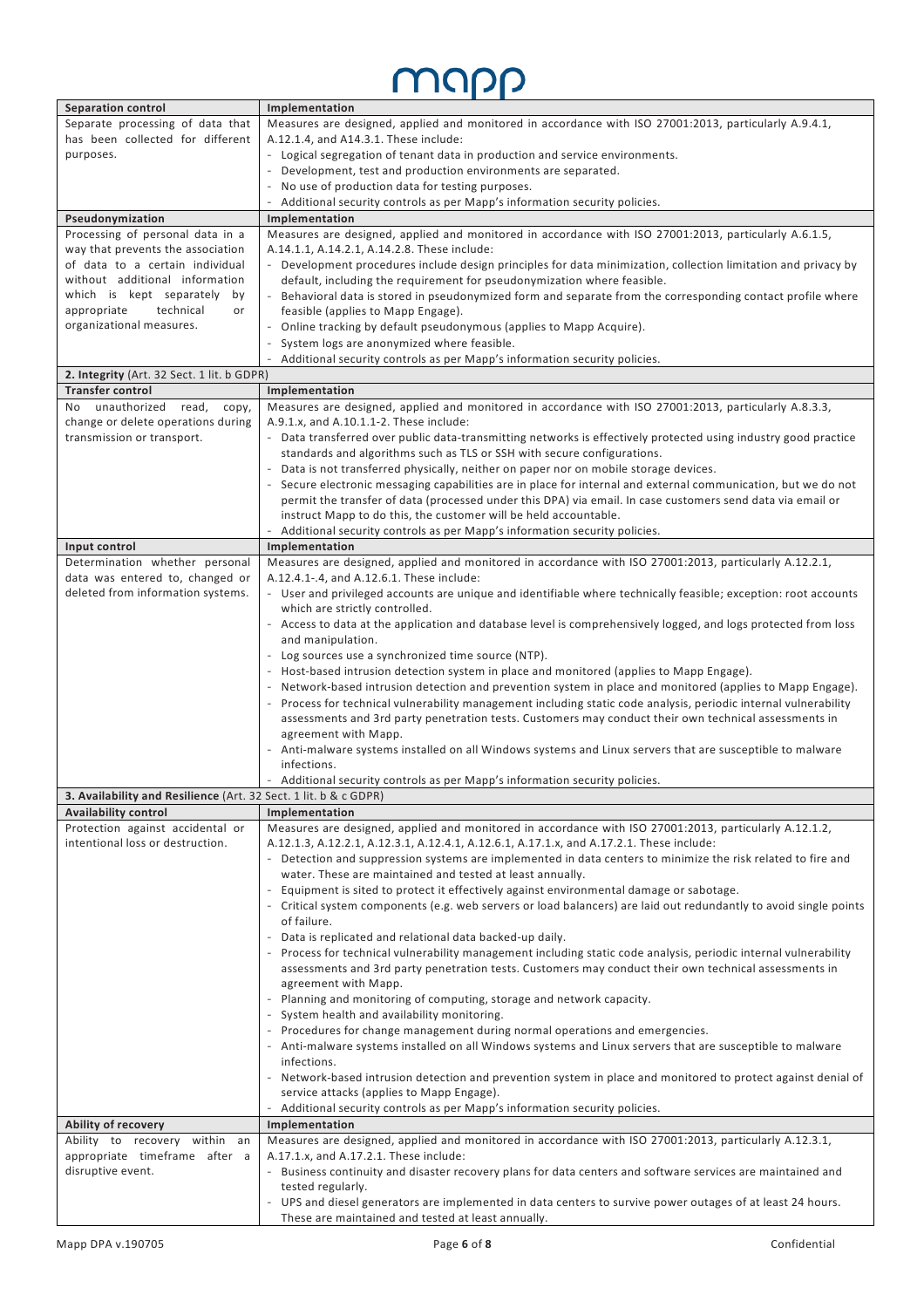### MUUD

|                                                                                                                            | - Data is replicated and relational data backed-up daily. Backup recovery procedures are regularly tested.                                                                                                                                          |  |  |  |
|----------------------------------------------------------------------------------------------------------------------------|-----------------------------------------------------------------------------------------------------------------------------------------------------------------------------------------------------------------------------------------------------|--|--|--|
|                                                                                                                            | Additional security controls as per Mapp's information security policies.                                                                                                                                                                           |  |  |  |
| 4. Process for regular assessment of the effectiveness of measures (Art. 32 Sect. 1 lit. d GDPR; Art. 25 Sect. 1 & 2 GDPR) |                                                                                                                                                                                                                                                     |  |  |  |
| <b>Data Protection Management</b>                                                                                          | Implementation                                                                                                                                                                                                                                      |  |  |  |
| Systematic approach to the<br>management of data protection.                                                               | Operation of an Information Security and Data Protection Management System in accordance with ISO<br>27001:2013, ISO 27002:2013, and ISO 27018:2014. This includes:                                                                                 |  |  |  |
|                                                                                                                            | - Clearly defined and communicated roles and responsibilities with regards to information security and privacy,<br>including but not limited to: Information Security Officer and Data Protection / Privacy Officer.                                |  |  |  |
|                                                                                                                            | - Governance procedures for information risk management, maintenance and communication of policies,<br>internal and third-party compliance assessments, management reporting and review, and tracking of<br>continuous improvement.                 |  |  |  |
|                                                                                                                            | - Information security and privacy awareness program including mandatory new hire and annual refresher<br>trainings as well as additional awareness measures.                                                                                       |  |  |  |
|                                                                                                                            | Annual independent audit of the Information Security and Data Protection Management System.<br>Additional security controls as per Mapp's information security policies.                                                                            |  |  |  |
| <b>Incident Response Management</b>                                                                                        | Implementation                                                                                                                                                                                                                                      |  |  |  |
| Systematic<br>approach<br>to<br>the<br>management of incidents.                                                            | Measures are designed, applied and monitored in accordance with ISO 27001:2013, particularly A.16.1.x.<br>These include:<br>- Procedure for incident reporting, trained to all employees.                                                           |  |  |  |
|                                                                                                                            | - Procedure for incident response including verification, classification, containment, eradication and recovery;<br>playbooks maintained for selected types of incidents.                                                                           |  |  |  |
|                                                                                                                            | - Procedure for notification in line with legal and contractual requirements.                                                                                                                                                                       |  |  |  |
|                                                                                                                            | - Post-mortem analysis required for significant incidents.                                                                                                                                                                                          |  |  |  |
|                                                                                                                            | - Additional security controls as per Mapp's information security policies.                                                                                                                                                                         |  |  |  |
|                                                                                                                            |                                                                                                                                                                                                                                                     |  |  |  |
| Privacy by default                                                                                                         | Implementation                                                                                                                                                                                                                                      |  |  |  |
| Data protection compliance should<br>be embedded throughout the                                                            | Measures are designed, applied and monitored in accordance with ISO 27001:2013, particularly A.8.1.3,<br>A.13.2.1, and A.14.2.5. These include:                                                                                                     |  |  |  |
| entire life cycle of technologies and<br>procedures.                                                                       | - Development procedures include design principles for data minimization, collection limitation and privacy by<br>default. Our software services are highly customizable. Options for configuration are available in the<br>respective online help. |  |  |  |
|                                                                                                                            | - Customers remain responsible for the lawful and privacy-friendly use of Mapp's software services. Moreover,<br>the Acceptable Use Policy applies: https://mapp.com/acceptable-use-policy/                                                         |  |  |  |
| Order control (Art. 28 GDPR)                                                                                               | Implementation                                                                                                                                                                                                                                      |  |  |  |
| No data processing without the                                                                                             | Measures are designed, applied and monitored in accordance with ISO 27001:2013, particularly A.8.3.2,                                                                                                                                               |  |  |  |
| controller's instruction.                                                                                                  | A.11.2.7, A.13.2.1, and A.18.1.1. These include:                                                                                                                                                                                                    |  |  |  |
|                                                                                                                            | - Mapp processes data only based on the Customer's instructions, i.e. based on contractual agreements,                                                                                                                                              |  |  |  |
|                                                                                                                            | orders, or additional instructions. Customers should provide instructions only in written form or confirm in                                                                                                                                        |  |  |  |
|                                                                                                                            | written form when done verbally.                                                                                                                                                                                                                    |  |  |  |
|                                                                                                                            | Procedures for secure disposal of equipment and unrecoverable deletion of data in the course of customer<br>off-boarding.                                                                                                                           |  |  |  |
|                                                                                                                            | Effective restriction of the processing of data retained for legal purposes via encryption of backup files,                                                                                                                                         |  |  |  |
|                                                                                                                            | encryption of file systems, strict access controls, audit logging, and ticket-based restore procedures.                                                                                                                                             |  |  |  |